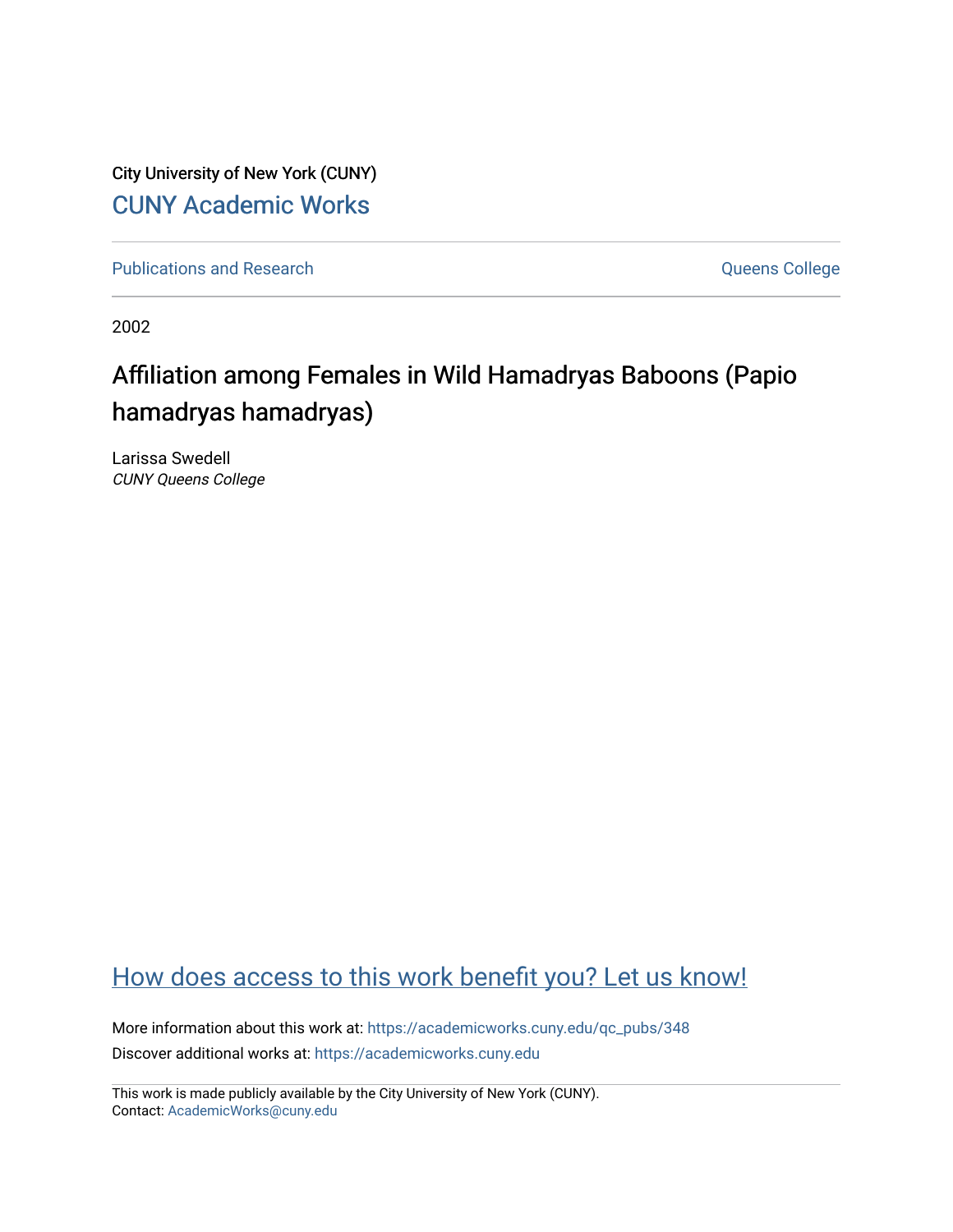*International Journal of Primatology, Vol. 23, No. 6, December 2002 (* $\odot$  *2002)* 



## **Affiliation Among Females in Wild Hamadryas Baboons (***Papio hamadryas hamadryas***)**

## Larissa Swedell<sup>1</sup>

*Received January 30, 2001; accepted August 21, 2001*

*Previous researchers of hamadryas baboons have described a star-shaped sociogram, whereby the strongest social bonds within hamadryas one-male units are between a leader male and his females and bonds among females are weak by comparison. This type of social organization is also known as crossbonding to distinguish it from the female-bonding found in most papionin monkeys. Models of female primate socioecology suggest that hamadryas baboons lack female bonding due to their reliance on scarce, widely-dispersed food resources. Here, I report observational data from a wild population of hamadryas baboons in Ethiopia indicating that, while females varied widely in their frequency of social interaction with other females, most females spent about as much social time with other females as they did with the leader male and some females even crossed unit boundaries to interact with one another. The size of a unit was positively correlated with the tendency of its females to interact with other females and was negatively correlated with the tendency of its females to interact with the leader male. Females were equally likely to spend social time with other females whether or not the leader male was available for social interaction at the time. Overall, this study suggests that a star-shaped sociogram does not characterize all hamadryas baboons and that female hamadryas may be, to some extent, female-bonded as well as cross-bonded. The lack of more pronounced female bonding in hamadryas is probably due to the behavior of males rather than to ecological factors.*

**KEY WORDS:** hamadryas baboons; female bonding; cross-bonding; star-shaped sociogram; female social relationships; grooming.

<sup>&</sup>lt;sup>1</sup>Department of Anthropology, Queens College, City University of New York, Flushing, New York; e-mail: lswedell@qc.edu.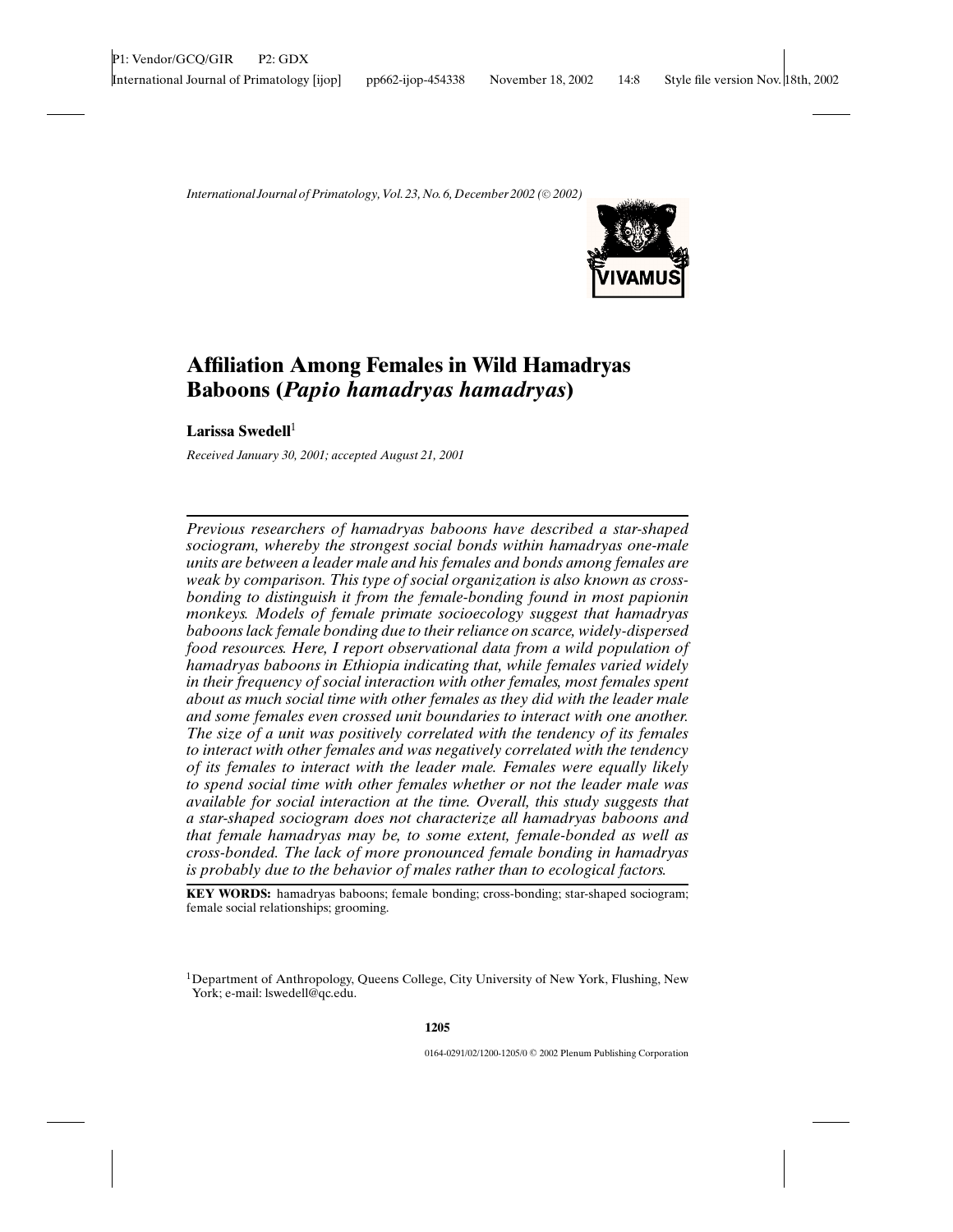## **INTRODUCTION**

Kummer (1968) and Abegglen (1984) characterized the social system of hamadryas baboons (*Papio hamadryas hamadryas*) as having multiple levels of organization in which the smallest and most stable social unit is the one-male unit (OMU), consisting of a leader male,  $>1$  females, their offspring, and sometimes ≥1 follower males. The cohesiveness of one-male units is maintained via aggressive herding by leader males, and hamadryas social structure as a whole is maintained by the behavior of and relationships among males, who compete and cooperate with one another over access to and control of females (Abegglen, 1984; Kummer, 1968).

Previous research, both in the wild and in captivity, has described hamadryas one-male units as having a star-shaped sociogram, wherein each female has a far stronger bond with her leader male than with any other adult member of her unit. These bonds are expressed in the tendency of hamadryas females to groom and to interact predominantly with the leader male and rarely with other females ( Abegglen, 1984; Kummer, 1968; Sigg, 1980). Kummer (1968) described social activity within hamadryas OMU's as occurring along two main avenues: between the leader male and each of his females and between females and their offspring. He noted that "this star-shaped pattern, the center of which is the male, keeps the unit together. In most of the units, other possible interactions, as those ... between females and females, are not more frequent than contacts with strangers" (Kummer, 1968, pp. 80–81). In this model, there are only two major social strata of adult group members, a dominant individual—the leader male—and several relatively undifferentiated subordinates—the females—and most interactions occur between the dominant individual and each subordinate rather than among the subordinates. In captivity, when a group of hamadryas females is left alone to interact in the absence of a male, the same social organization often resurfaces in a different form: one female assumes the dominant role of the leader, all other females remain relatively undifferentiated, and most social interactions occur between the dominant female and each of the other females rather than among the other females (Coelho *et al.*, 1983; Pfeiffer *et al.*, 1985; Stammbach, 1978). Because the star-shaped pattern persists even when males are removed, researchers have concluded that this social organization is not imposed on females by males, but instead that hamadryas females have an innate tendency to form social units oriented around a single central individual (Coelho *et al.*, 1983; Stammbach, 1978).

Byrne *et al*. (1989) proposed the term cross-sex bonding to describe a hamadryas-like social organization in which intersexual affiliative bonds are stronger than intrasexual bonds. Byrne *et al*. distinguished cross-bonding from the female-bonded (Wrangham, 1980) organization that has been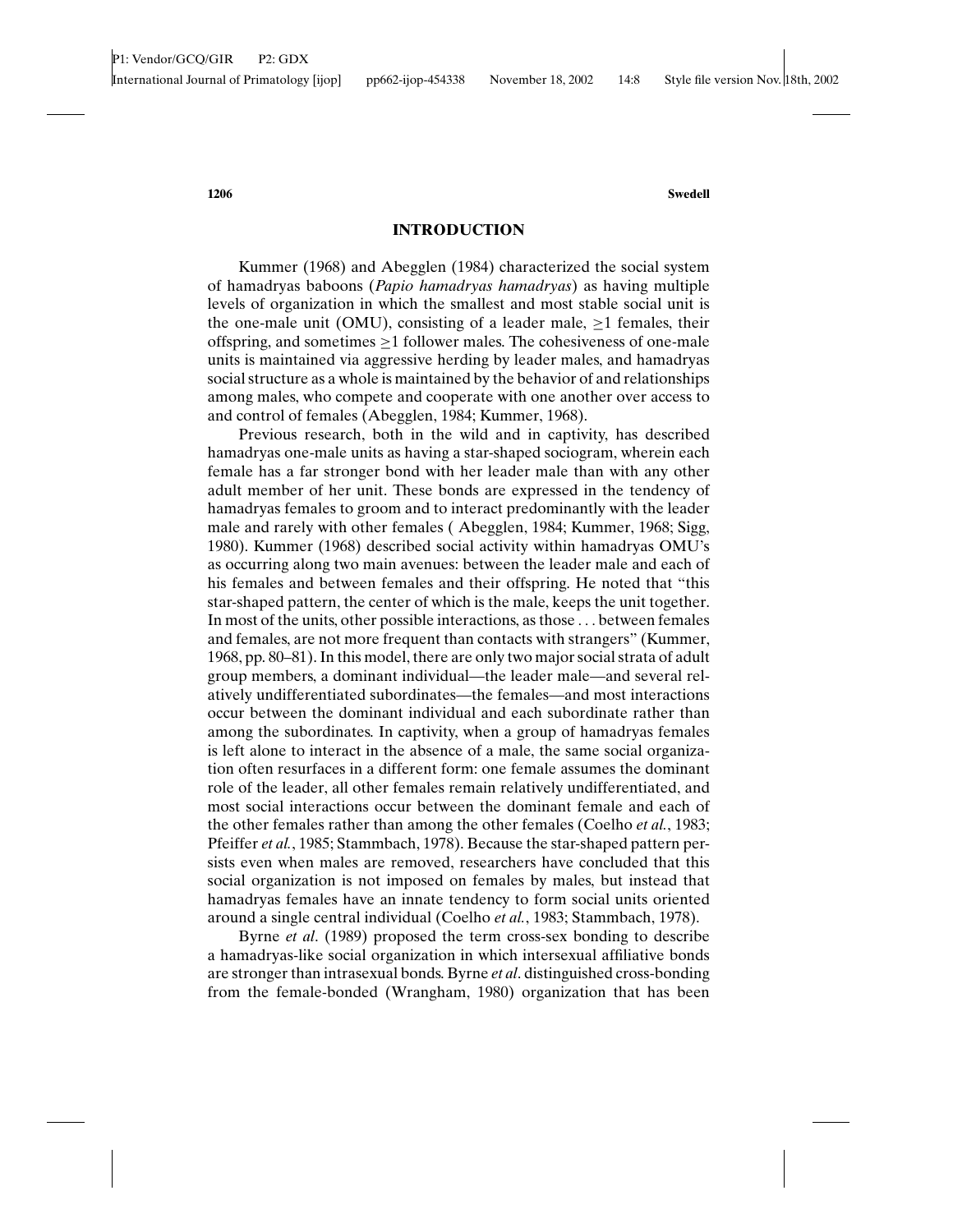reported for most populations of savanna baboons, particularly *Papio hamadryas anubis* and*P. h. cynocephalus*(Altmann, 1980; Barton *et al.*, 1996; Dunbar, 1983; Henzi *et al.*, 1997, 2000; Melnick and Pearl, 1987; Saunders, 1988; Seyfarth, 1976; Silk *et al.*, 1999). In particular, Byrne *et al*. (1989) suggested that mountain baboons (*Papio hamadryas ursinus*) might be more accurately characterized as cross-bonded rather than female-bonded, and that this distinction would obviously apply to hamadryas baboons as well.

Whether a baboon population will be cross-bonded or female-bonded might be explained by patterns of food distribution and predation, which have been argued to be primary determinants of the structure and patterning of social relationships among female primates (Barton *et al.*, 1996; Isbell, 1991; Sterck *et al.*, 1997; van Schaik, 1989; Wrangham, 1980). When food is clumped and defensible, promoting intra-group contest competition, females will remain in their natal groups and will form differentiated, kinship-based affiliative and agonistic relationships, *i*.*e*., they will be female-bonded. When food is more evenly distributed and does not promote contest competition, females should not benefit from forming kin-based alliances and should therefore disperse from their natal groups and develop weak, if any, bonds with other females. Traditionally, savanna baboons, including anubis, yellow, and some populations of chacmas, have been placed in the former category, whereas hamadryas baboons have been placed in the latter (Barton *et al.*, 1996; Sterck *et al.*, 1997; Wrangham, 1980). Among chacma baboons (*Papio hamadryas ursinus*), the degree of female-bonding vs. cross-bonding may vary depending on a number of factors, including food distribution, predator pressure, altitude, and group size (Anderson, 1990; Byrne *et al.*, 1989; Hamilton and Bulger, 1992; Henzi *et al.*, 1997, 2000), and this may be the case for guinea baboons (*P. h. papio*) as well (Anderson and McGrew, 1984; Boese, 1975; Byrne, 1981; Dunbar and Nathan, 1972). Within the context of this model, the weak affiliative and agonistic relationships among females that have been reported for wild hamadryas (Abegglen, 1984; Kummer, 1968; Sigg, 1980) can be easily explained by the scarcity and wide dispersion of food resources that typify hamadryas habitats (Barton, 2000; Barton *et al.*, 1996; Wrangham, 1980).

Although relationships among hamadryas females in the wild have been reported to be relatively undeveloped and undifferentiated (Abegglen, 1984; Kummer, 1968), no study of wild hamadryas focused specifically on social interactions among females. Captive hamadryas females, which have been studied extensively, exhibit both dominance and grooming relationships, especially in the absence of males (Chalyan *et al.*, 1991; Coelho *et al.*, 1983; Colmenares *et al.*, 1994; Gore, 1991; Leinfelder *et al.*, 2001; Stammbach, 1978; Sigg, 1980; Stammbach and Kummer, 1982; Vervaecke *et al.*, 1992; Zaragoza *et al.*, 1996). Given that other aspects of hamadryas behavior, such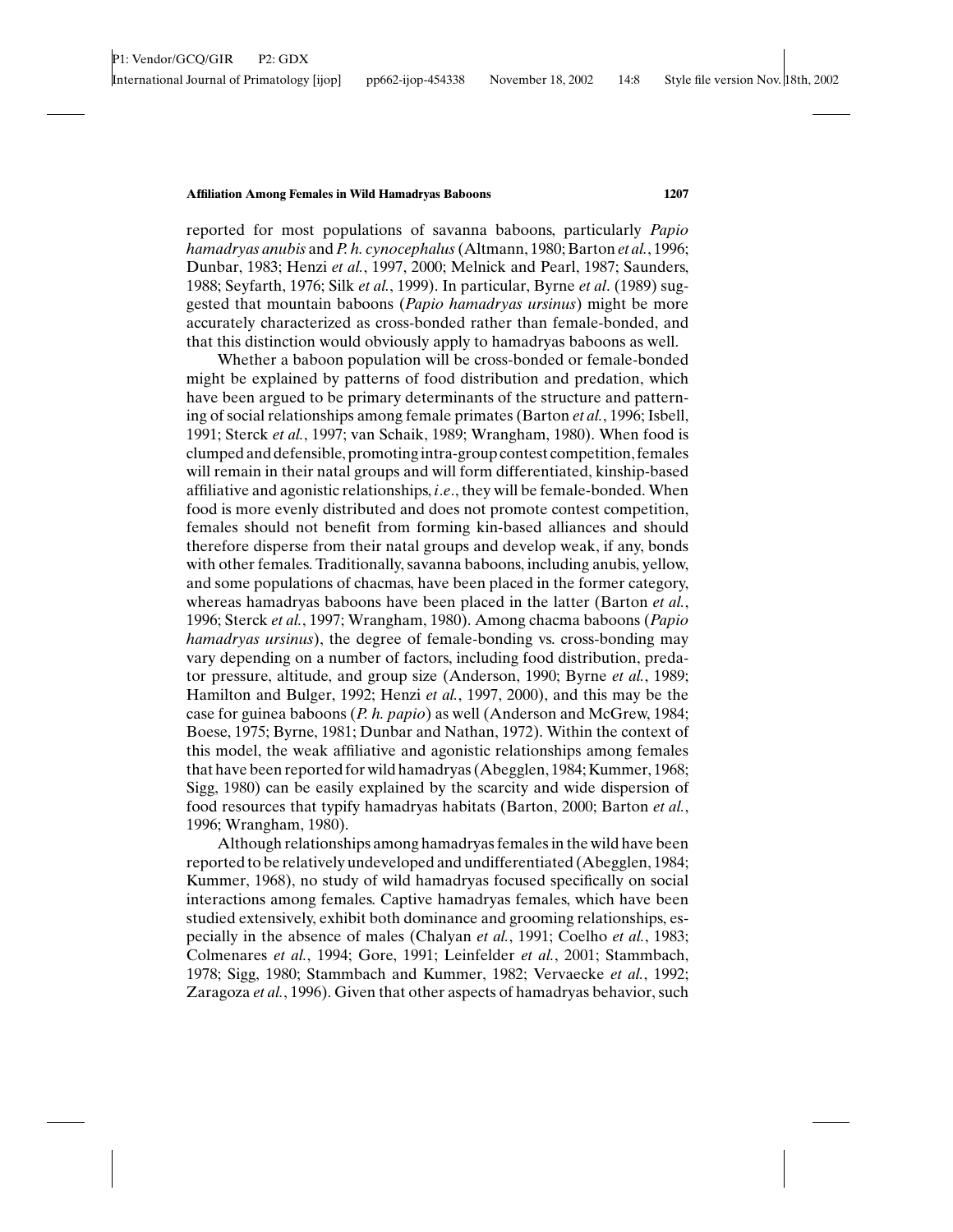as the one-male unit social structure and male herding, are little modified by captivity (Kummer and Kurt, 1965), the same might be true of female behavior. If so, then the lack of evidence for differentiated relationships among females in wild hamadryas may be due to a lack of relevant data rather than to a lack of such relationships.

I used data from a two-year study of hamadryas baboons in Ethiopia to test the commonly-held assumption that hamadryas females are bonded only to their leader males and that relationships among females are weak or absent. Specifically, I examined the following two hypotheses: (1) Hamadryas one-male units can be characterized as a star-shaped sociogram. This hypothesis predicts that rates of social interaction between each female and her leader male are far greater than those among females. (2) The scarce, widely dispersed food resources in hamadryas habitats result in little or no feeding competition among females, leading to a non-female-bonded system. This hypothesis predicts that (a) females rarely interact competitively and cannot be ordered into a dominance hierarchy and (b) females rarely interact affiliatively and have weak and undifferentiated affiliative relationships.

## **METHODS**

## **Study Site and Subjects**

The study population inhabits a region surrounding the Filoha outpost of the Awash National Park, about 150 km east of Addis Ababa, Ethiopia, in the semi-arid lowlands of the northern Rift Valley of East Africa. The southern boundary of the park includes a zone of hybridization between hamadryas and anubis baboons that has been the subject of long-term study by the Awash National Park Baboon Research Project (Beyene, 1993; Nystrom, 1992; Phillips-Conroy *et al.*, 1991, 1992; Phillips-Conroy and Jolly, 1981, 1986). The Filoha outpost lies in the far north of the park, about 40 km north of the baboon hybrid zone. An area of about  $5 \text{ km}^2$  immediately surrounding the Filoha outpost is covered by hot springs ('fil woha' means hot water in Amharic) and doum palm trees (*Hyphaene thebaica*), but the predominant vegetation in the surrounding area and throughout the northern part of the park is an *Acacia*-dominated thornscrub characteristic of hamadryas habitat in other parts of Ethiopia.

Although this population is relatively close to the hamadryas-anubis hybrid zone, it shows no obvious phenotypic signs of anubis admixture, as individuals are virtually indistinguishable from those observed by Kummer (1995, 1998) at Erer Gota, Ethiopia. At least 5 groups (aka bands Kummer, 1968) of hamadryas baboons range throughout the Filoha area and alternate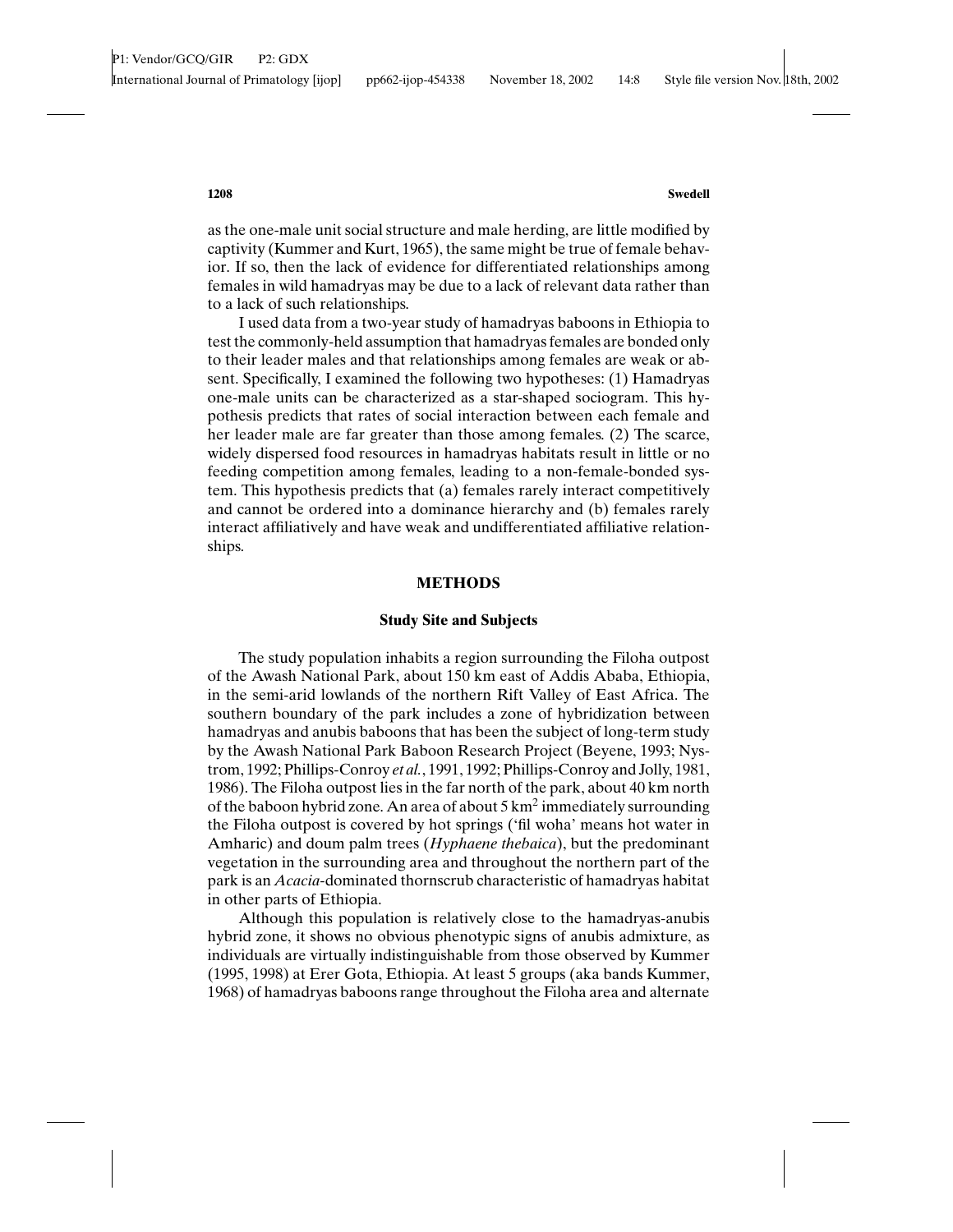between numerous sleeping cliffs, 5–10 km apart. One of the cliffs is about 200 m from the Filoha outpost and a second is near the village of Wasaro, 5 km from Filoha. The study group numbered about 150 individuals in November 1996 and 170 individuals in September 1998. The number of females of reproductive age ranged from 45 to 55 and the number of OMU's (and leader males) ranged from 22 to 25.

## **Data Collection**

I habituated the study group from late October 1996 through January 1997 and began data collection in February 1997. Data collection was interrupted by a field accident in May 1997, resumed in December 1997, and continued through September 1998, totaling 262 observation days and 985 contact hours between November 1996 and September 1998. I conducted behavioral observations every day when the study group had slept at the Filoha cliff the previous night, and, when possible, also on days when they had slept at the Wasaro cliff the previous night. Starting at dawn, I followed the group for as long as possible each day. When a known OMU came into view, I immediately conducted a scan sample of that unit, recording the activity of all of its members, each female's nearest adult or subadult neighbor, and each female's proximity to the leader male. I repeated scans at 10-min intervals for as long as that OMU was in view. If a second OMU came into view, I began scan samples at 10-min intervals for that unit, staggering the scans so that those for two OMU's did not occur at the same time. I also made observations *ad libitum* (Altmann, 1974) on mating and agonistic behavior among adult individuals and conducted 30-min continuous focal samples of estrous females. Because the focal samples are limited in number (due to visibility problems) and unevenly distributed across females, I did not use them in the quantitative analyses reported here.

I did not construct female dominance hierarchies because there were no consistently unidirectional interactions among females that would indicate dominance relationships. Females occasionally fought, but the fights appeared to be exclusively over grooming access to the leader male and were usually undecided, in that there was no discernable winner or loser, nor did one female display submissive gestures to the other (such as crouching, which female hamadryas perform when they receive aggression from males). Instead, the initial target of the aggression would either ignore it and continue grooming the leader male or return it with threats, while continuing to groom the male, and the aggression would eventually subside. I also did not collect systematic data on feeding behavior because preliminary observations suggested that females did not displace one another at food resources or fight in the context of feeding. I confirmed this impression with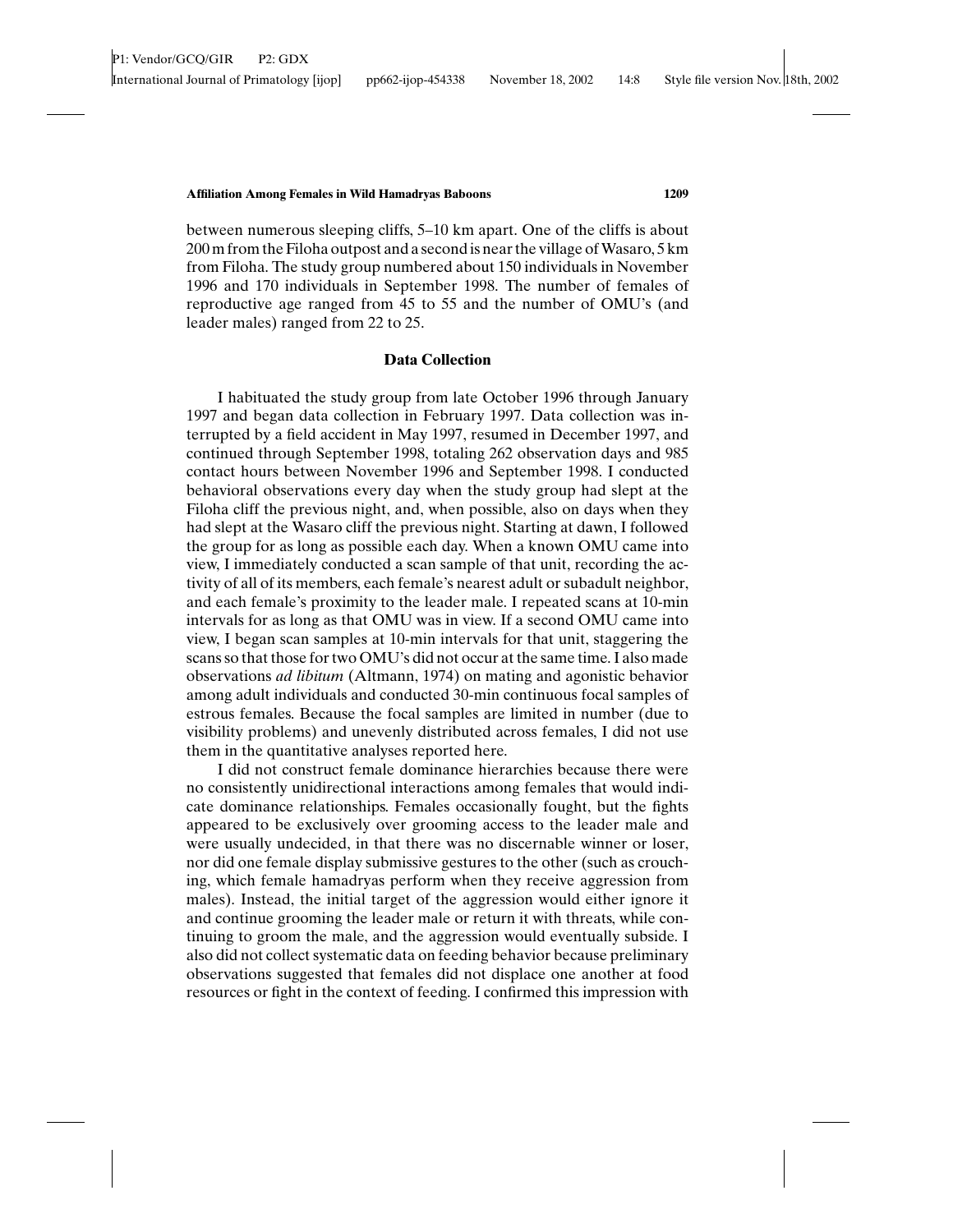subsequent observations. Although not determinable with certainty due to the type of data collected, females also did not appear to differ in the rate at which they were able to obtain food. Qualitative observations suggested that females and males avoided feeding competition by spreading out during foraging.

#### **Data Analysis**

Data from 39 females (see Table I), distributed across 17 one-male units, contributed to these analyses. The number of females per unit ranged from one to 5, averaging 2.6 females per unit. I subdivided data for 2 females, FAN and VEN, due to changes in the size and composition of their OMU's. I considered data on FAN from the first season, when she was the only female in her unit, separately from data from the second season, when her unit contained 4 females. Similarly, I subdivided data on VEN into those collected when there were 2 females in her unit and those collected when there were 3 females in her unit. FAN and VEN therefore each count as 2 females for the purposes of these analyses.

From the OMU scan sample data, I tabulated per-female totals for each activity. I eliminated the behavioral categories walk, run, travel (walking or running in coordination with the other members of the OMU), forage (using hands to manipulate parts of plants, turning over rocks, or digging in ground, followed by putting food items into the mouth), eat (chewing and swallowing), and drink from the analysis because (a) the baboons were typically less visible when engaged in these activities, and their relative frequency would therefore have been underestimated and (b) I considered them to be subsistence activities rather than social activities and, as such, they would not reflect social preferences or relationships. The elimination of these categories resulted in new totals for each female that represented times when they were not engaged in subsistence activities and were therefore available for social activity. I divided the number of scan samples spent resting (sitting alone) or engaged in each type of social activity—sitting close, grooming, or being groomed—by this new total, resulting in a per-female percentage of available social time (calculated as a percentage of scan samples) spent in each social activity.

I used only a portion of scan sample data for these analyses. Because this paper is focused on female social behavior rather than mating behavior, I included only scans during which females were anestrous, *i*.*e*., not sexually swollen and not engaging in mating behavior. Sexually swollen females, compared to anestrous females, maintain closer proximity to, receive more grooming from, and are herded more by leader males (Swedell, 2000a)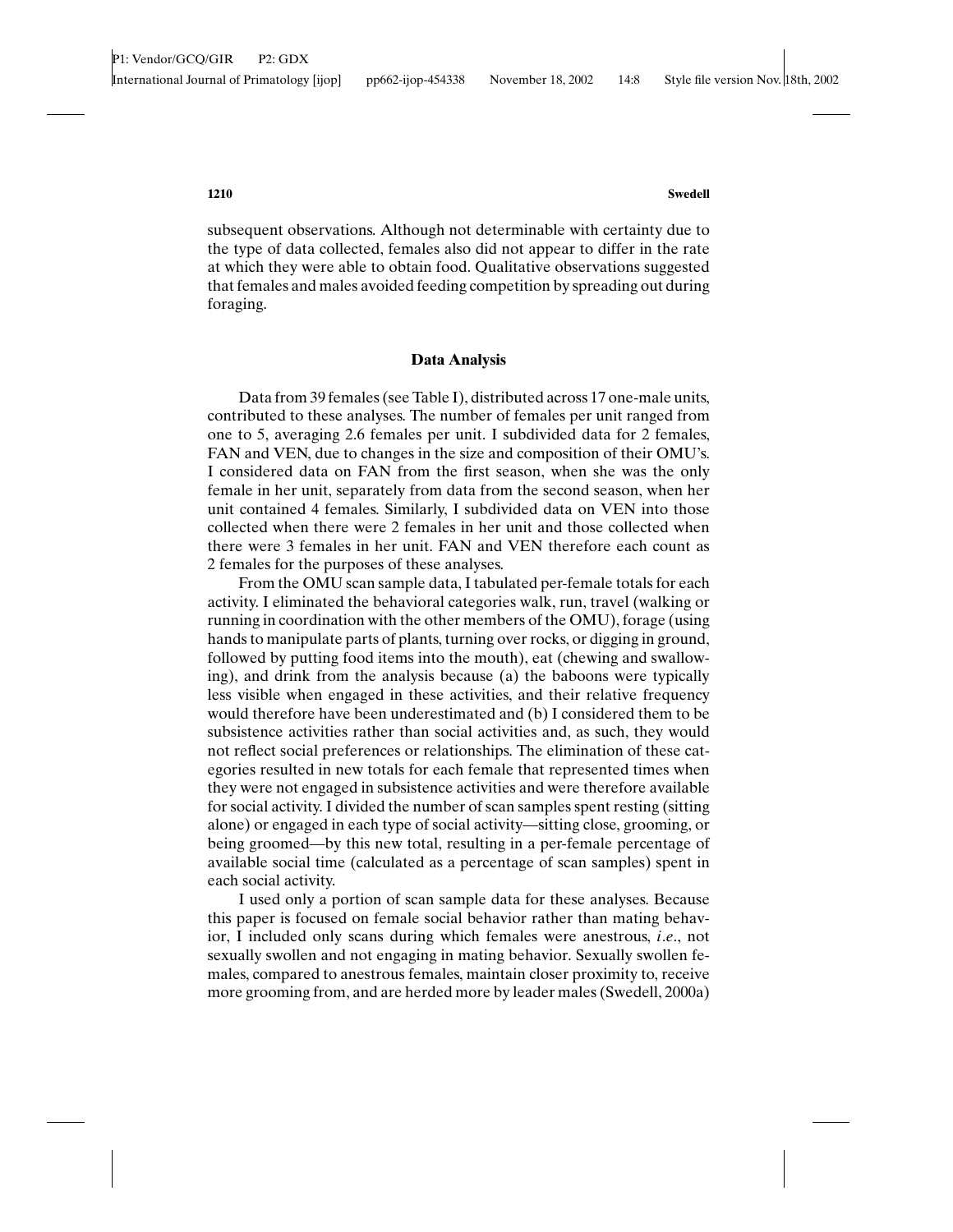| Name and number<br>of scan samples<br>per female |                           | Sitting<br>close    |                  | Grooming or<br>being groomed |                | Sitting close to,<br>grooming, or being<br>groomed total |                                                                               |
|--------------------------------------------------|---------------------------|---------------------|------------------|------------------------------|----------------|----------------------------------------------------------|-------------------------------------------------------------------------------|
| Name                                             | Number of<br>scan samples | male                | female           | male                         | female         | male                                                     | To leader To another By another By another With leader With another<br>female |
| Females in 1-female units                        |                           |                     |                  |                              |                |                                                          |                                                                               |
| URS                                              | 83                        | 14                  | 0                | 32                           | $\mathbf{0}$   | 46                                                       | $\mathbf{0}$                                                                  |
| JUL                                              | 66                        | 14                  | $\overline{0}$   | 36                           | $\overline{0}$ | 50                                                       | $\overline{0}$                                                                |
| <b>FAN</b>                                       | 34                        | 27                  | $\overline{0}$   | 27                           | $\overline{0}$ | 54                                                       | $\mathbf{0}$                                                                  |
| <b>VIR</b>                                       | 30                        | 40                  | $\overline{0}$   | 36                           | $\overline{0}$ | 76                                                       | $\overline{0}$                                                                |
| <b>JUA</b>                                       | 31                        | 27                  | $\theta$         | 40                           | $\overline{0}$ | 67                                                       | $\overline{0}$                                                                |
| Females in 2-female units                        |                           |                     |                  |                              |                |                                                          |                                                                               |
| ANT                                              | 72                        | 11                  | 9                | 7                            | 6              | 18                                                       | 15                                                                            |
| <b>LIN</b>                                       | 72                        | 8                   | 8                | 22                           | $\overline{4}$ | 30                                                       | 12                                                                            |
| VER                                              | 124                       | 16                  | $\overline{0}$   | 40                           | $\overline{0}$ | 56                                                       | $\mathbf{0}$                                                                  |
| AUD                                              | 218                       | 9                   | $\mathbf{1}$     | 7                            | $\overline{0}$ | 16                                                       | $\mathbf{1}$                                                                  |
| VEN1                                             | 118                       | 15                  | 3                | $\overline{4}$               | $\overline{4}$ | 19                                                       | 7                                                                             |
| <b>SER</b>                                       | 78                        | 17                  | 5                | 24                           | 5              | 41                                                       | 10                                                                            |
| CLE                                              | 46                        | 3                   | 8                | 16                           | 3              | 19                                                       | 11                                                                            |
| MAR                                              | 123                       | 14                  | 8                | 16                           | $\overline{2}$ | 30                                                       | 10                                                                            |
| Females in 3-female units                        |                           |                     |                  |                              |                |                                                          |                                                                               |
| KAT                                              | 50                        | 5                   | 0                | 5                            | 5              | 10                                                       | 5                                                                             |
| OPH                                              | 50                        | 13                  | 4                | 10                           | $\overline{0}$ | 23                                                       | 4                                                                             |
| VEN2                                             | 39                        | 6                   | 9                | $\theta$                     | 23             | 6                                                        | 32                                                                            |
| Females in 4-female units                        |                           |                     |                  |                              |                |                                                          |                                                                               |
| BEL                                              | 108                       | 9                   | 13               | 13                           | 11             | 22                                                       | 24                                                                            |
| RAO                                              | 152                       | $\overline{4}$      | 25               | 3                            | 14             | 7                                                        | 39                                                                            |
| NET                                              | 86                        | 2                   | 21               | 5                            | 26             | 7                                                        | 47                                                                            |
| FAN <sub>2</sub>                                 | 81                        | 5<br>$\overline{4}$ | 13               | 13                           | 25             | 18                                                       | 38                                                                            |
| <b>WHO</b><br>IRI                                | 161<br>42                 | $\mathbf{0}$        | 17<br>25         | 10<br>15                     | 11<br>11       | 14<br>15                                                 | 28<br>36                                                                      |
| <b>CLA</b>                                       | 54                        | 9                   | 13               | 15                           | 8              | 24                                                       | 21                                                                            |
| <b>ZEN</b>                                       | 42                        | 15                  | 18               | 11                           | 11             | 26                                                       | 29                                                                            |
| VIO                                              | 42                        | 15                  | 11               | 7                            | $\overline{4}$ | 22                                                       | 15                                                                            |
| <b>ROS</b>                                       | 42                        | 8                   | 10               | 21                           | $\overline{0}$ | 29                                                       | 10                                                                            |
| JUD                                              | 63                        | 3                   | 33               | 13                           | 36             | 16                                                       | 69                                                                            |
| PAT                                              | 78                        | $\overline{c}$      | 22               | 6                            | 9              | 8                                                        | 31                                                                            |
| SEL                                              | 56                        | 6                   | $\boldsymbol{0}$ | 16                           | 12             | 22                                                       | 12                                                                            |
| MIR                                              | 54                        | 6                   | 15               | 12                           | 27             | 18                                                       | 42                                                                            |
| <b>TYN</b>                                       | 55                        | $\mathbf{0}$        | 19               | $\mathbf{0}$                 | 23             | $\mathbf{0}$                                             | 42                                                                            |
| Females in 5-female units                        |                           |                     |                  |                              |                |                                                          |                                                                               |
| ANJ                                              | 122                       | $\overline{c}$      | 34               | 12                           | 14             | 14                                                       | 48                                                                            |
| <b>ELE</b>                                       | 121                       | 8                   | 33               | 13                           | 18             | 21                                                       | 51                                                                            |
| <b>CHI</b>                                       | 83                        | 11                  | 33               | 24                           | $\overline{0}$ | 35                                                       | 33                                                                            |
| <b>ROM</b>                                       | 83                        | 5                   | 27               | 14                           | 15             | 19                                                       | 42                                                                            |
| GIN                                              | 77                        | 4                   | 35               | 5                            | 16             | 9                                                        | 51                                                                            |
| <b>TON</b>                                       | 117                       | $\mathbf{1}$        | 18               | $\overline{0}$               | 19             | $\mathbf{1}$                                             | 37                                                                            |
| SYL                                              | 88                        | 3                   | 27               | 16                           | 25             | 19                                                       | 52                                                                            |
| <b>ISA</b>                                       | 83                        | 3                   | 32               | 3                            | 19             | 6                                                        | 51                                                                            |
| Mean<br>Values                                   | 80.1                      | 9.3                 | 14.1             | 14.6                         | 10.4           | 23.9                                                     | 24.5                                                                          |

**Table I.** Percentage of scan samples during which females sat close to or groomed with their leader male or another female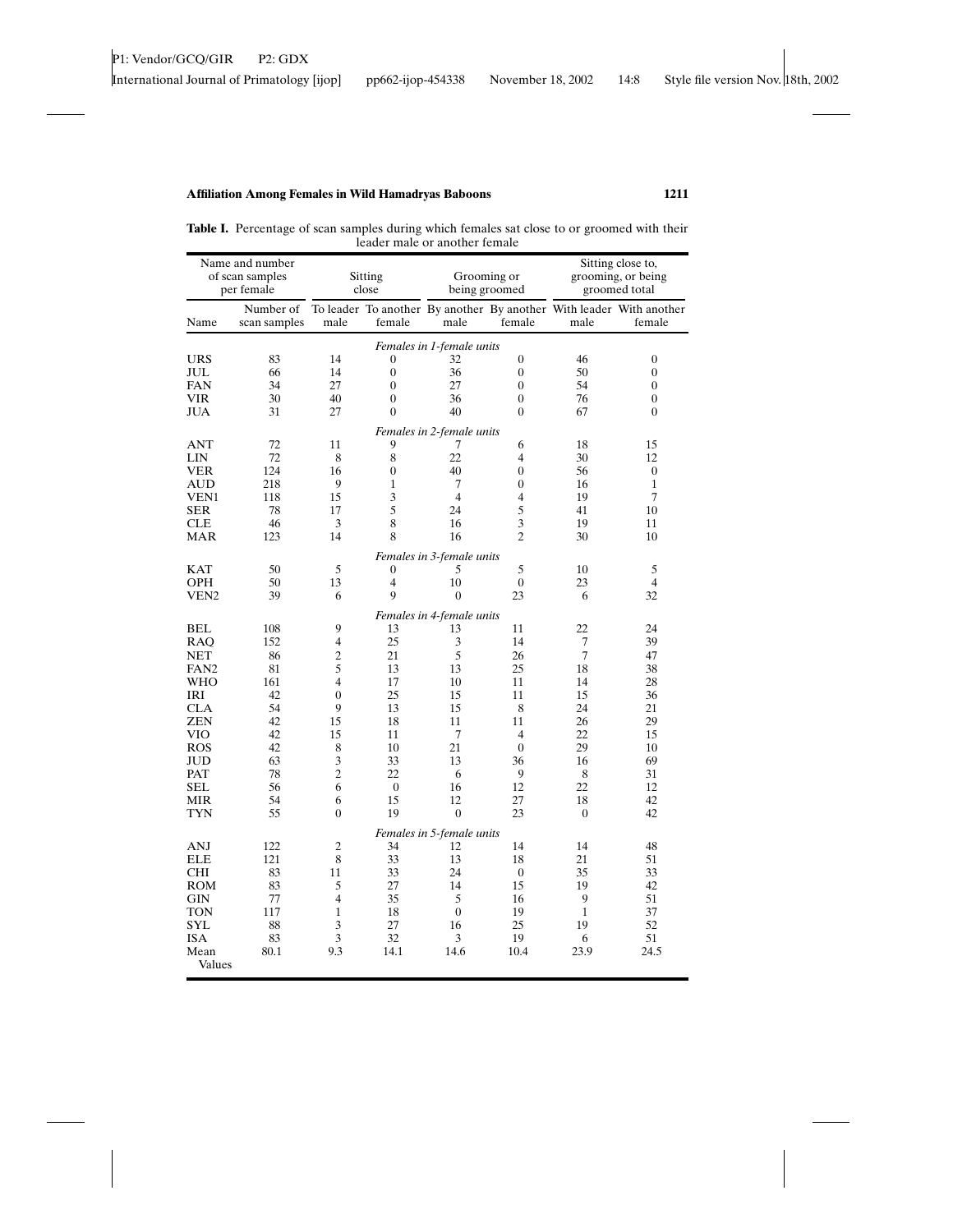and are therefore more constrained by male behavior and less likely to be self-motivated in their actions. Because females spend most of their time pregnant or lactating, *i.e.*, anestrous, and in order to control for the effects of sexual swellings on female social behavior, I did not consider scan data from times when females were sexually swollen.

Moreover, because the number of scan-samples per female varied widely, I conducted exploratory data analysis to determine how many scan samples were representative of each female. First, I compared results obtained when including various subsets of females in the analysis and found that mean percentages of scan samples spent in each type of social activity, averaged across all females, never varied by  $>2.8$  percentage points whether I used data only from females for which I had  $\geq 100$  scans,  $\geq 50$  scans,  $\geq 30$  scans, or  $>$ 20 scans. In most cases, results using  $>$ 20 scans differed from those using  $>$ 30 scans to a greater extent than those using  $>$ 30 scans differed from those using  $>50$  or  $>100$  scans. It thus appeared that once a minimum of 30 scans was reached, general patterns of female social activity and proximity changed only minimally as more data were added.

I also divided datasets for each female randomly into two halves and compared them to evaluate consistency in patterns of results for each female. Each random half of data sets of  $\geq$ 30 scans did not differ from the other in its broad patterns, whereas data sets of  $\leq$ 30 scans could not be consistently divided randomly to produce qualitatively similar halves. Based on the results of these two analyses, I set the per-female minimum at 30 scans. As a result, 39 females are included in the analysis, and the number of scan samples per female ranges from 30 to 218, averaging 80 scans per female.

To investigate patterns of female social activity, I compared the percentage of scan samples in which each female engaged in the following activities: sitting alone, sitting close, grooming, and being groomed. I defined sitting alone as sitting ≥10 cm from any other individual and not interacting socially. I defined sitting close as sitting so that one's torso, arm, leg, or head, *i.e.*, any body part except the tail, is <10 cm of another adult or subadult individual. I chose a distance of 10 cm because it appeared to most consistently reflect social engagement between 2 individuals, whereas greater distances (such as 1 m) were common among individuals that were in the same unit but rarely interacted socially. I considered sitting close to be a form of affiliative behavior because it was often interspersed with grooming bouts and appeared to mainly characterize dyads that showed other evidence of a close social relationship, such as frequent grooming and lipsmacking. In other primate taxa close spatial proximity has been shown to be a valid measure of social relationships and also to function as reconciliatory behavior after a conflict (Cords, 1993, 1997).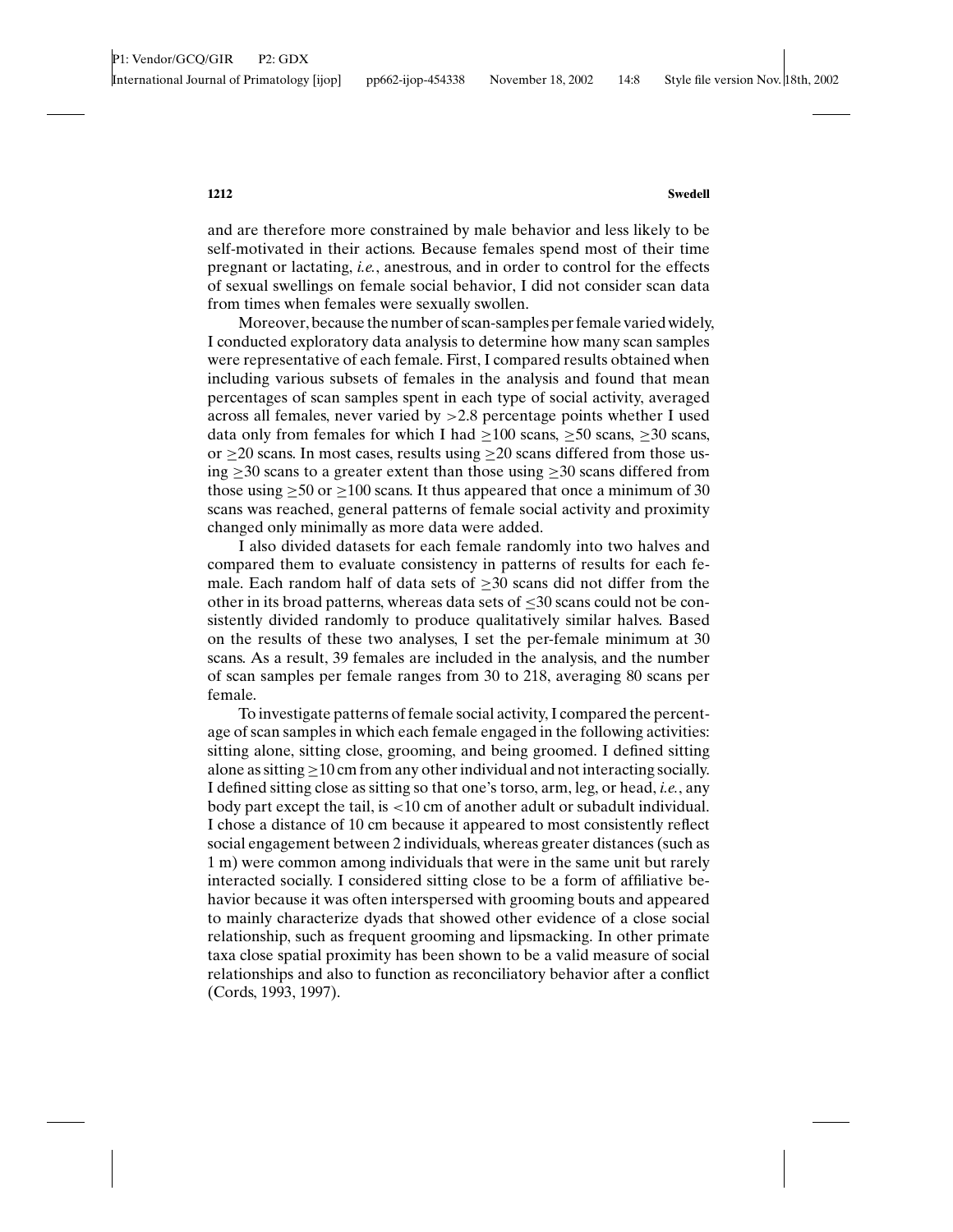All behavioral categories were mutually exclusive: a female either sat alone, sat close to her leader male, sat close to  $\geq 1$  female, sat close to her leader male and ≥1 female (one on either side of her), groomed her leader male, groomed a female, was being groomed by her leader male, or was being groomed by a female. I did not include scans during which a female sat close to both her leader male and another female because in these cases the female's primary social partner was unclear, and I therefore could not exclusively categorize these scans as time spent with the leader male versus another female. I also did not include the relatively few scans during which a female interacted with an individual other than her leader male or another female, *e.g.*, a follower or solitary male, because the primary purpose of the analysis was to compare rates of interaction among females to those between females and leader males. Unfortunately, the amount of scan data per female was insufficient to compare rates of grooming among female dyads or grooming reciprocity within dyads.

## **RESULTS**

## **General Patterns of Social Activity**

For all results, percentages of time refer to percentages of a female's available social time, calculated from the scan samples. On average, females spent about 39% of their time sitting alone and about 61% of their time interacting socially with another individual: either their leader male, another female, a follower male, a juvenile, or a member of another unit. Females spent, on average, 9% of their time sitting close to their leader male, 14% sitting close to another female, 11% grooming their leader male, 5% grooming another female, 4% being groomed by their leader male, and 5% being groomed by another female  $(N = 39; Fig. 1)$ . For purposes of comparison with Kummer's (1968) findings, Figure 2 shows the distribution of grooming activity among the members of two OMU's: LEO's unit (5 females) and ALE's unit (4 females). Each of them remained stable in membership and relatively consistent in patterns of social interaction for the entire length of the second observation season.

#### **Variation Among Females**

The above averages conceal wide variation in female-female social interactions. Of the females whose units contained ≥1 other female, 5 (VER, AUD, OPH, ROS, and CHI) never groomed or were groomed by another female, whereas 5 (NET, FAN, JUD, MIR, and SYL) spent >25% of their social time engaged in such interactions. Of the 7 females that spent  $\geq$ 20%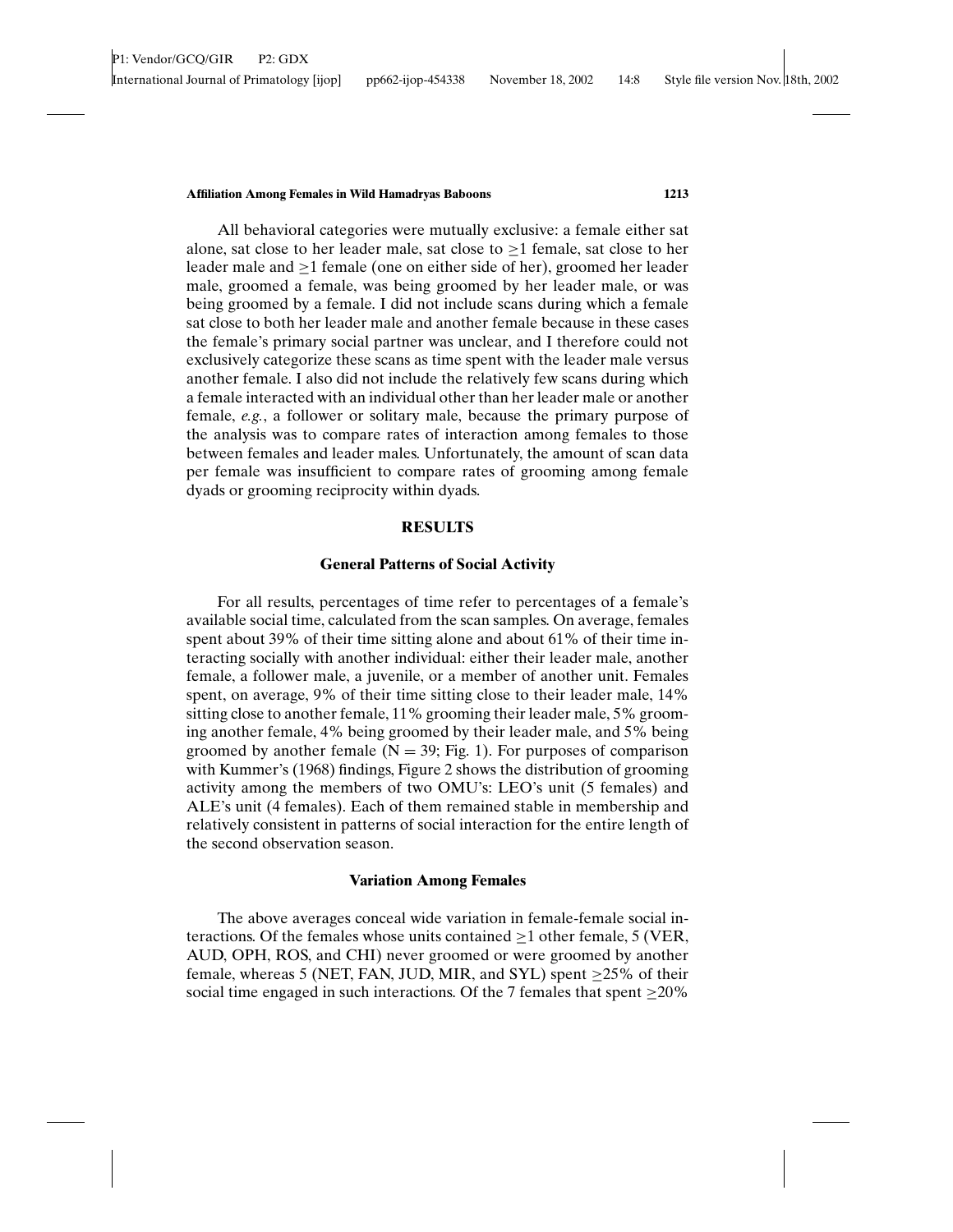

**Fig. 1.** Percentage of available social time (calculated from scan samples) spent by anestrous females sitting close to, grooming, or being groomed by their leader male or another female (boxes represent the standard error of the mean, vertical lines represent the standard deviation of the mean, and filled circles are points beyond the standard deviation;  $N = 39$ ).

of their social time in grooming interactions with other females, 3 (NET, FAN2, & JUD) were members of ALE's unit (Fig. 2), in which by far the greatest number of interfemale interactions occurred. ALE's unit included 4 females, each of which spent ≥25% of her social time grooming with other females.

Of the remaining 4 females that spent ≥20% of their social time with other females, another two (MIR and TYN) were members of the same unit, and many of their grooming interactions were with each other. The remaining 2 females that spent  $\geq$  20% of their social time with other females were in two separate units, a 3-female unit (VEN2) and a 5-female unit (SYL), and they each split the time among the other females in their unit.

By contrast, 2 of the 5 females that never groomed or were groomed by other females (VER and AUD) were in the same 2-female OMU. These females rarely sat near one another and each was typically closer to the leader male than to one another. Also, one female (CHI) never groomed or was groomed by other females despite the fact that there were 4 other females in her unit and 3 of them (ROM, GIN, and ISA) spent ≥15% of their social time in grooming interactions with each other.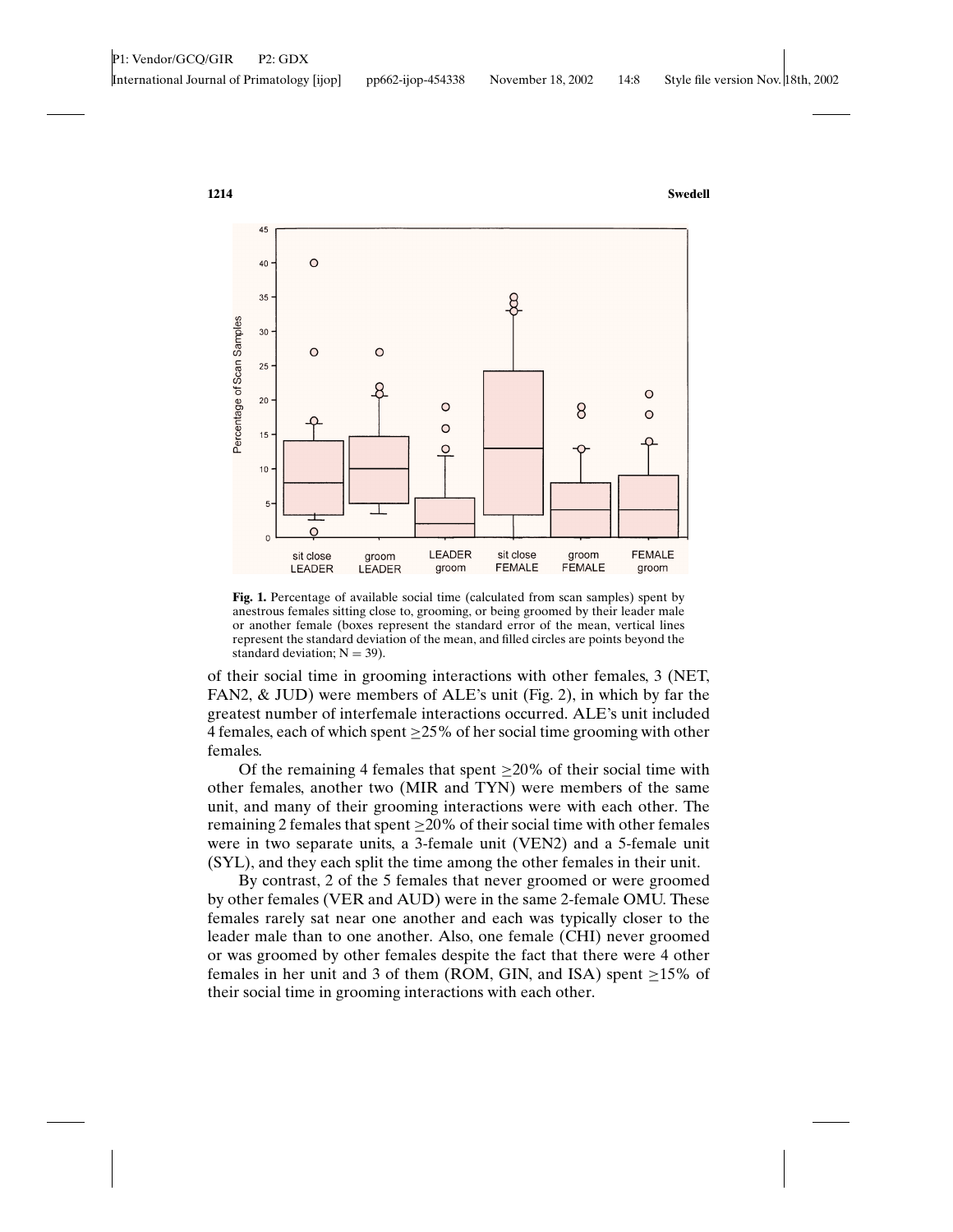

**Fig. 2.** Sociograms of LEO's and ALE's units, based on percentage of scan samples spent by each dyad in grooming interactions.

## **Effect of the Number of Females in a One-Male Unit**

The number of females in an OMU was the most important factor affecting variation in rates of interaction among females (Fig. 3). Females in onefemale units  $(N = 5)$  did not interact socially with other adult females. Females in 2-female units ( $N = 8$ ) spent an average of 8% of their time in social contact with the other female in their unit and an average of 29% of their time in social contact with their leader male (averages are across all females in each unit-size category). Females in 3-female units  $(N = 3)$  spent an average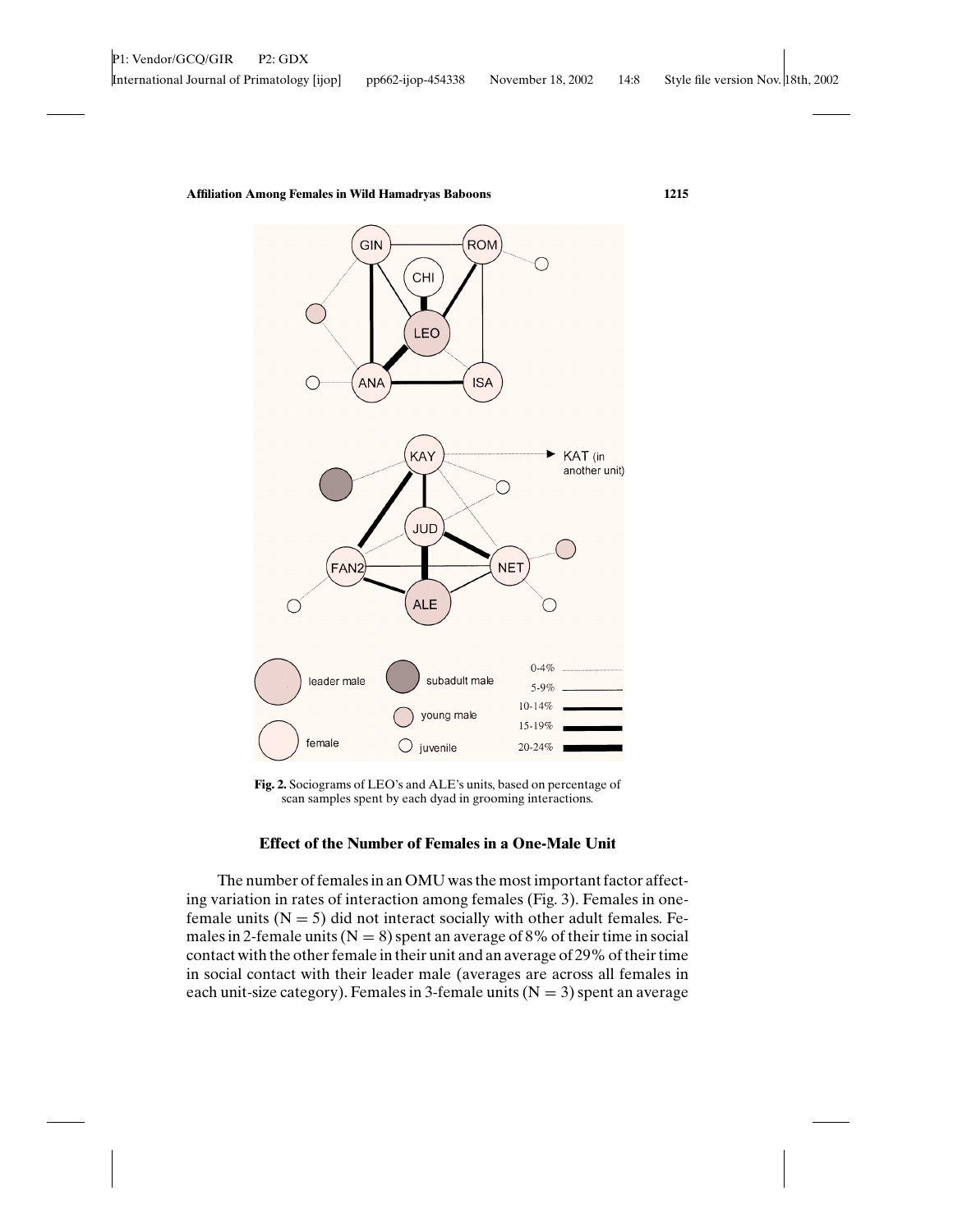

Fig. 3. Relationship between the number of females in a one-male unit and the percentage of available social time (calculated from scan samples) spent by anestrous females (a) sitting close to another female (Spearman Rank Correlation  $r_s = .882$ ,  $p < .0001$ ), (b) grooming or being groomed by another female  $(r_s = .684, p < .0001)$ , (c) sitting close to their leader male  $(r<sub>s</sub> = -0.575, p < 0.001)$ , and (d) grooming or being groomed by their leader male ( $r_s = -.374$ ,  $p = .021$ ).

of 13% of their time with the leader and 14% with other females; females in 4-female units  $(N = 15)$  spent an average of 17% of their time with the leader and 32% with other females; and females in 5-female units ( $N = 8$ ) spent an average of 16% of their time with the leader and 46% with other females. The number of females in an OMU was positively correlated with the amount of time a female spent sitting close to (Spearman Rank Correlation  $r_s = .882$ ,  $p < .0001$ ,  $n = 39$ ) or in grooming interactions with  $(r_s = .684$ ,  $p < .0001$ ,  $n = 39$ ) another female in her OMU, and was negatively correlated with the amount of time a female in that OMU spent sitting close to  $(r<sub>s</sub> = -.575, p < .001, n = 39)$  or in grooming interactions with  $(r<sub>s</sub> = -.374,$  $p = .021$ ,  $n = 39$ ) her leader male (Fig. 3 a-d). Because sit close and groom are mutually exclusive (*e.g.*, if a female sat close to and groomed a male, I recorded her as grooming him but not sitting close to him), the two sets of correlations provide independent measures of levels of social interaction among various dyads.

The effect of unit size on interactions among females is illustrated by a change in the frequency of such interactions by two females whose units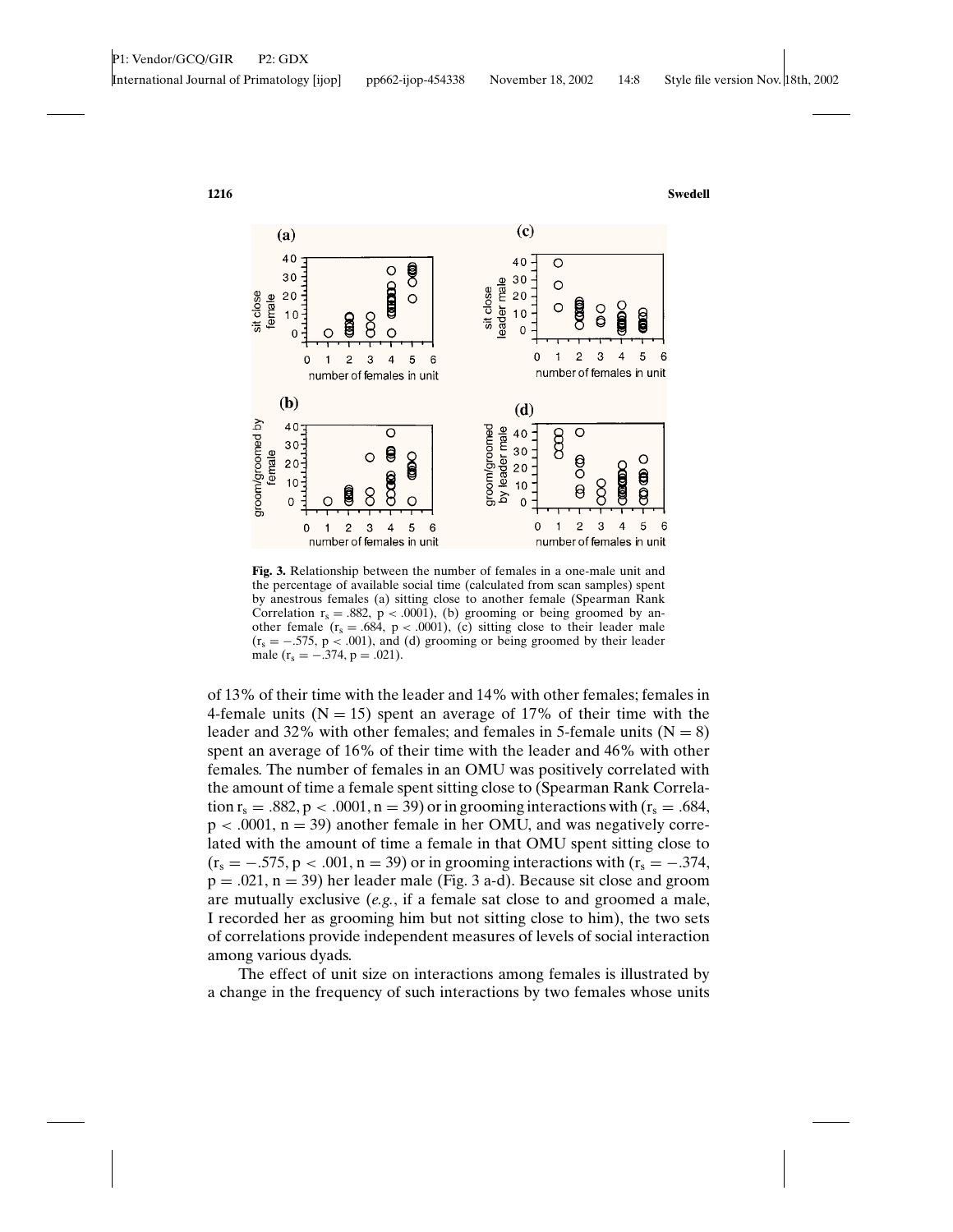changed size during the study period. FAN, when in an OMU that consisted solely of herself and a leader male, did not interact with other females. However, when in an OMU with 3 other females, FAN spent 24% of her time in female-female grooming interactions. Similarly, when in an OMU with only one other female, VEN spent only 4% of her time grooming with her, but when in a unit with 2 other females, she spent 23% of her time grooming with other females.

Even within unit size categories females varied widely in the amount of time they spent with other females (Fig. 3). The 8 females in 2-female units ranged from 0 to 15%, the 3 females in 3-female units ranged from 4 to 32%, the 15 females in 4-female units ranged from 10 to 69%, and the 8 females in 5-female units ranged from 33 to 51%.

## **Interactions Between One-Male Units**

On 13 occasions during focal sampling and observations *ad libitum*, I observed females from different one-male units interacting with one another. Most of these interactions were directed toward females with young infants. Three of them consisted of a female from one OMU approaching and sitting ≤10 cm from a female in another OMU for ≥20 sec. Another 3 of the interactions involved grooming, and 2 of those involved the same pair of females. The first time, the leader male of one of the females chased her and tried to neckbite her, but she escaped into a tree. The second time, the grooming bout lasted >20 min with no interference on the part of either leader male, though both watched the grooming session almost continuously. The third case of inter-unit grooming involved 2 other females, one of whose leader male was >30 m away at the time; the bout lasted 15 min.

## **Social Availability**

Because female-female interactions appeared to increase with unit size, I examined the possibility that the identity of a female's social partner was a function of simple social availability. I compared the percentage of scan samples that each female spent in social contact with her leader male or another female with the percentages that would be expected based on the number of other unit members. The leader male of the OMU, adult and subadult females, and adult or subadult non-leader males that were consistent followers of the OMU were all included as unit members. I excluded other individuals that females interacted with rarely, such as solitary males, juveniles, and members of other OMU's, from the analysis. I also excluded females in one-female OMU's  $(N = 5)$ , because these lacked the corresponding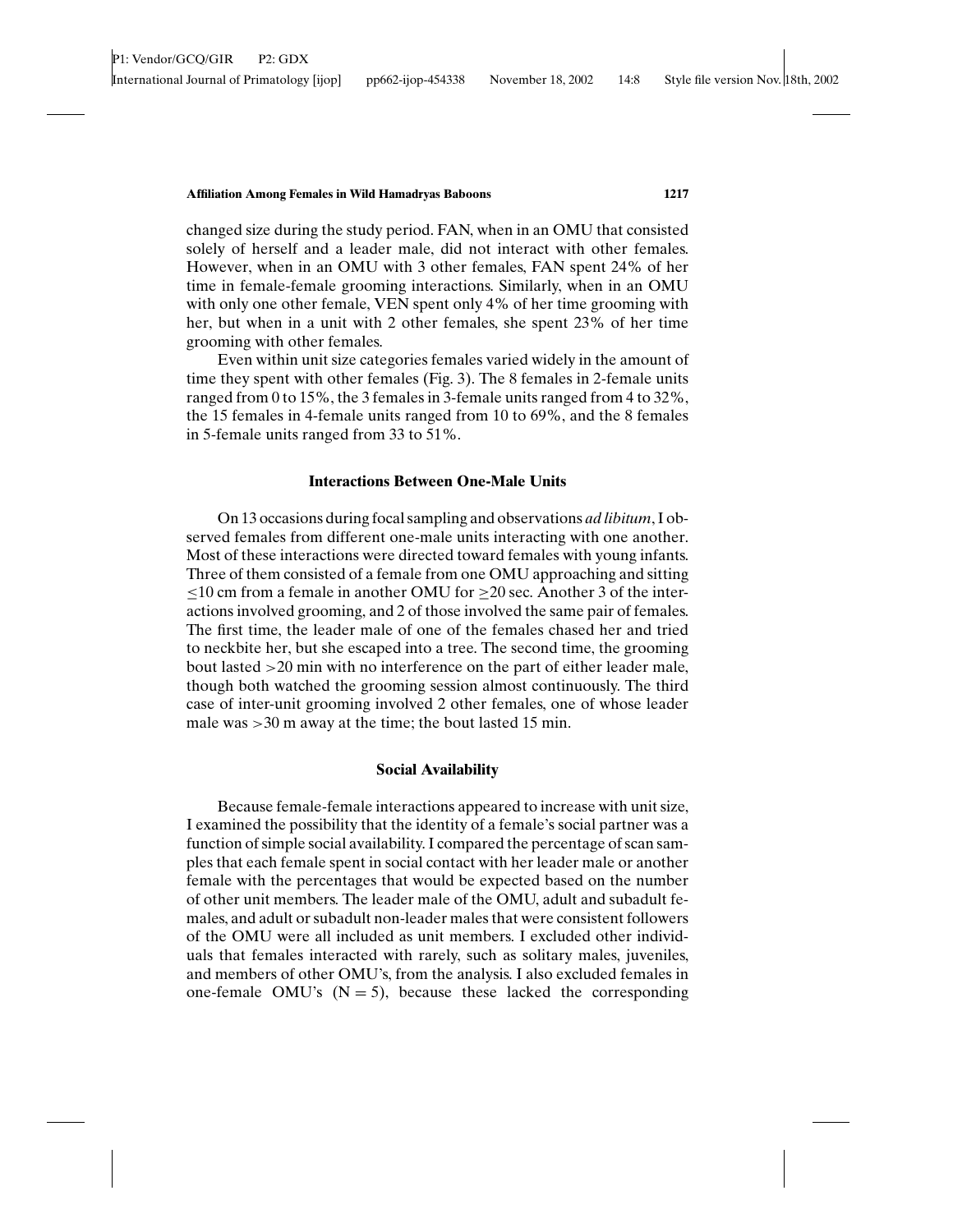observed vs. expected values for time spent with females, *i.e*., both were equal to zero. For all units with  $\geq 2$  females (N = 34), I calculated expected percentages as a percentage of the total number of adult or subadult individuals in the OMU. For example, females in 2-female units, when not sitting alone, should spend 50% of their social time with the leader male and 50% with the other female in their unit; females in 3-female units should spend 33% of their social time with their leader male and 66% with other females (33% with each female); and females in OMU's with 2 females and one follower male should spend 25% of their social time with the leader male, 50% with other females (25% with each one), and 25% with the follower male. A comparison of observed with expected percentages revealed that about half (17) of the females spent more time than expected and half (16) spent less time than expected in social contact with the leader male (one female, ANJ, spent about as much time as expected with her leader male). By contrast, the vast majority of females (29) spent less time than expected in social contact with other females, whereas only 4 females spent more time than expected and one female spent about as much time as expected with other females. Females that spent less time than expected with both the leader male and other females spent the balance of their time interacting with juveniles, members of other units, and follower males. The distribution of grooming time among female dyads could not be determined with statistical accuracy due to insufficient scan data per female.

## **Social Availability of the Leader Male**

To determine if females were interacting with other females only when the leader male was not available for social interaction, I examined the activity of the leader male during each scan sample in which 2 females in his unit were sitting close or grooming. I classified the leader male as being socially available when he sat alone,  $>10$  cm from any other individual, and was not interacting socially with another individual. Because females in onefemale units never interacted socially with other females and neither female in one 2-female unit (VER and AUD) interacted with the other, only 11 OMU's (and 32 females) contributed to the analysis. Of all samples in which 2 females sat close, the leader male was socially available on average 41% of the time, sat close to another individual on average 33% of the time, and groomed or was being groomed by another individual on average 26% of the time. Of all samples in which 2 females groomed one another, the leader male was socially available on average 52% of the time, sat close to another individual on average 18% of the time, and groomed or was being groomed by another individual on average 30% of the time. These results suggest that females did not limit their interactions with other females to times when the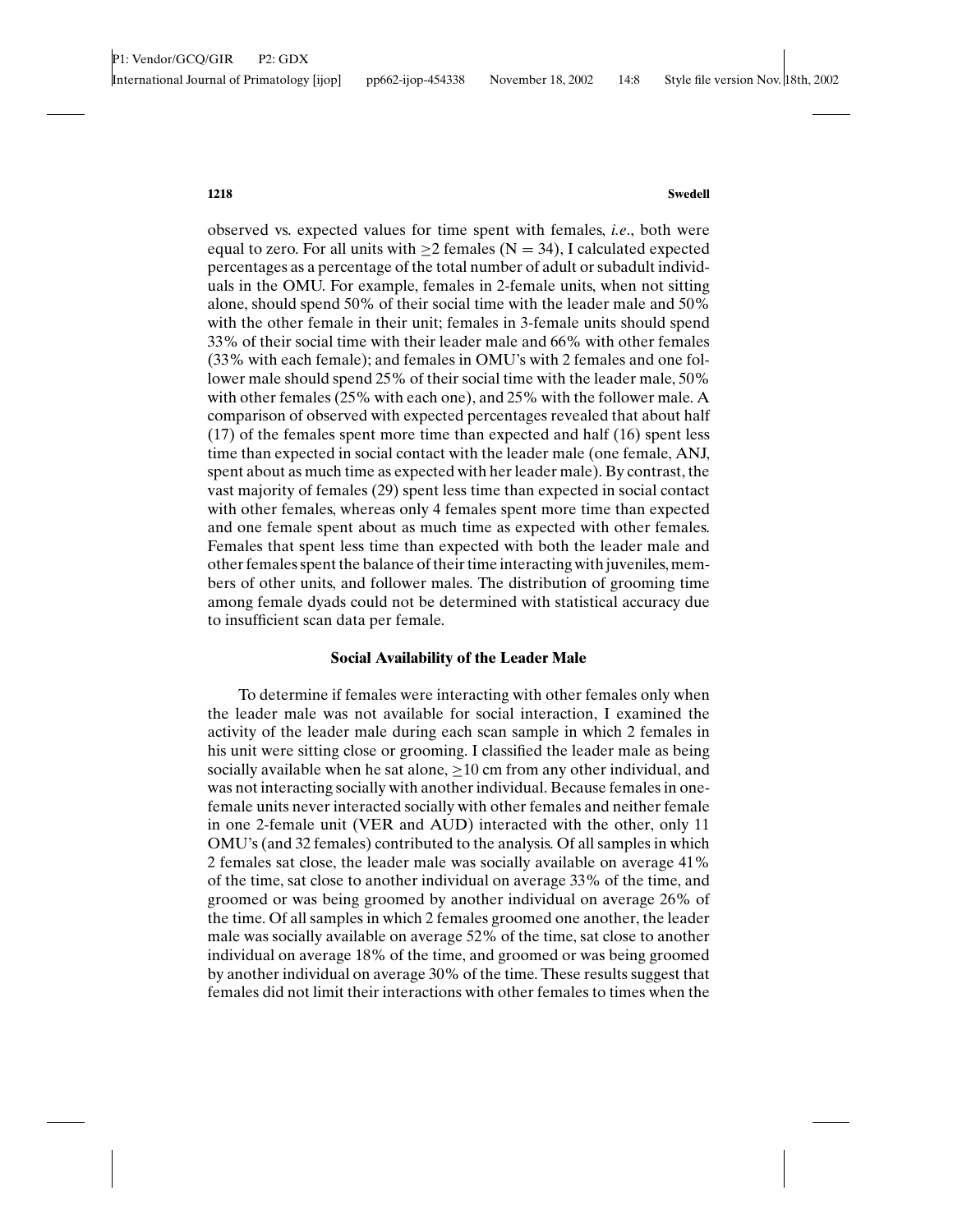leader male was unavailable for social interaction, but instead interacted with other females equally often regardless of whether the leader male was socially occupied at the time.

## **DISCUSSION**

The levels of social interaction shown by Filoha females contrast with those from previous studies of wild hamadryas baboons. While most females at Erer-Gota (Kummer, 1968) and Awash Station (Nagel, 1971) interacted far more with leader males than with other females, most Filoha females interacted at least as much with other females as they did with leader males. The average numbers of females per one-male unit in Kummer's and Nagel's study groups, however, were 2.3 and 2.2, respectively, versus 2.6 at Filoha. If females in larger units spend more time in female-female interactions than females in smaller units do, then social interactions among females would be less frequent in a population with smaller units (Erer-Gota and Awash Station) than in a population with larger units (Filoha). Differences in demographic structure may thus partially account for the differences between my results and previous findings with regard to social interactions among females. Also contributing to the observed differences may be the fact that this was the first study to focus specifically on female-female social interactions in wild hamadryas baboons. Female behavior in hamadryas society is far less obvious than that of males, and interactions among females may be easily overlooked if they are not the explicit focus of observations.

Alternatively, there may be differences in food availability and distribution at each site that may lead to differences in female competitive regimes, which may account for differences in affiliative interactions among females. Consistent with previous studies of wild hamadryas, however, the Filoha females did not appear to compete directly over food. In this regard, they are similar to mountain baboons, which also feed on relatively scarce, widely dispersed food resources and whose females appear to engage in little or no feeding competition (Barton *et al.*, 1996; Byrne *et al.*, 1989). Unlike mountain baboons, however, which can be ordered into linear dominance hierarchies (Byrne *et al.*, 1989), the Filoha females showed no indication of dominance relationships. When agonistic interactions among Filoha females occurred, they were usually over grooming access to the leader male and were largely undecided. Competition for social access to males accompanied by an irresolution to agonistic interactions also occurs among female mountain gorillas (*Gorilla gorilla beringei*), which, like hamadryas, live in one-male groups and are dependent on males, rather than females, for protection and support (Watts, 1994a). Watts (1994a,b) suggested that, in gorillas, the fitness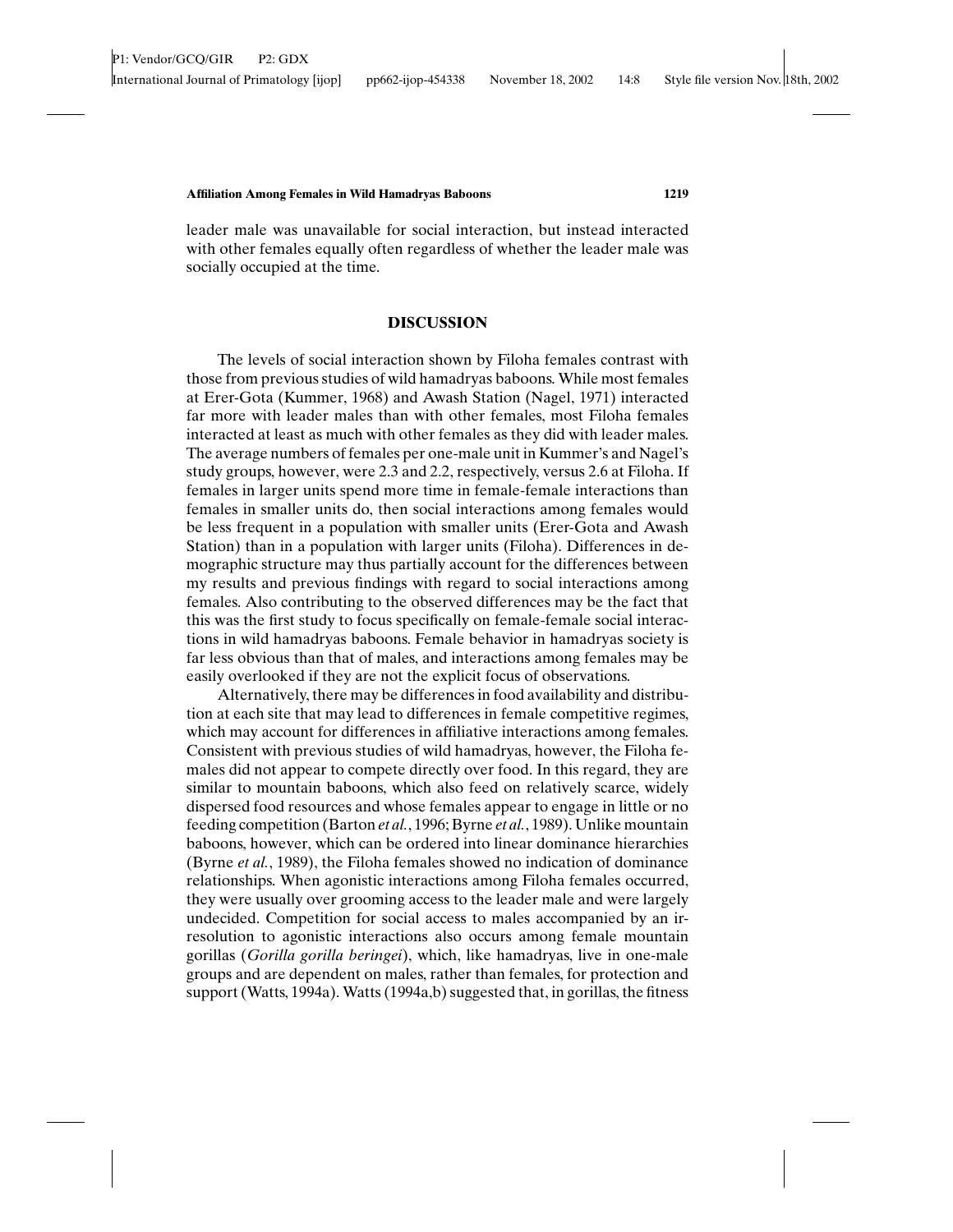benefits of bonds with males outweigh the fitness benefits of food competition with other females. This may be the case for hamadryas baboons as well.

Females in this study varied widely in their tendency to interact with other females. The factor most strongly associated with this variation was the number of females in a unit. Although hamadryas bands are large, cohesive social groups analogous to those of other baboon taxa, the herding behavior of hamadryas males divides the group into smaller units and inhibits social contact among their adult members. Thus, each adult's social options are essentially limited to other individuals within the one-male unit and the number of potential social interactants for each female is therefore largely determined by the size of her unit.

Beyond that explained by unit size, though, what might account for variation among females? It appeared that certain females (and dyads) simply had a greater intrinsic motivation to develop and to maintain female-female social relationships than did others. Differences among dyads in motivation to interact socially may be a function of kinship. In other baboon populations, related females spend more time grooming one another than do unrelated females (Saunders, 1988; Silk *et al.*, 1999; Walters, 1981). Among mountain gorillas, which, like hamadryas, live in one-male groups between which female transfers occur, maternally related females interact affiliatively more often and aggressively less often than do unrelated females (Watts, 1994b). An association between social interaction and kinship characterizes many other primate taxa as well (Gouzoules and Gouzoules, 1987).

Although genetic data for Filoha females are not available, microsatellite data from a nearby hamadryas group show a higher level of relatedness among females than typically exists for the dispersing sex in other taxa (Woolley-Barker, 1998, 1999). Accordingly, hamadryas females may have higher levels of intragroup relatedness and lower levels of dispersal than has been assumed, and females that interact the most may be half siblings or mother-daughter pairs. Related females might end up in the same unit through an expression of female choice on takeovers (Abegglen, 1984; Bachmann and Kummer, 1980; Swedell, 2000b), through a regular transfer of females between specific units due to a relationship between their leader males (Abegglen, 1984), or simply by chance. Sigg *et al.* (1982) reported that at Erer-Gota, females born into the same one-male unit often end up in the same unit as adults, and female relatedness reportedly influences unit membership among the free-ranging hamadryas of the Gumista Primate Reserve in Georgia as well (Chalyan *et al.*, 1994). Because of the forced transfer of females between one-male units and the rarity of social interaction among them, long-term relationships among females, regardless of whether they are based on kinship, cannot develop to the extent that they do in other baboons.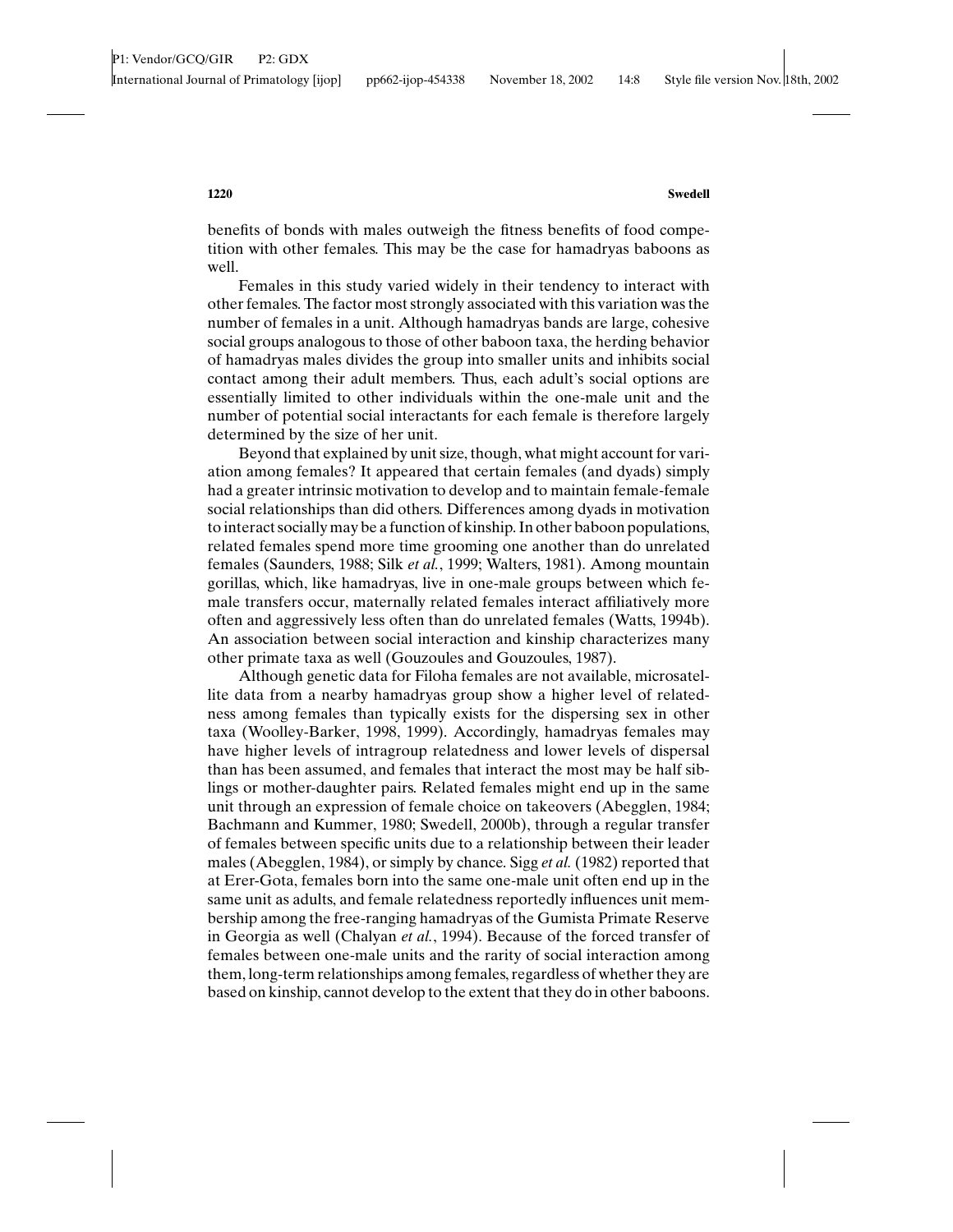These relationships, however, especially if they are based on kinship, may be strong enough to endure periods of separation and to be continued when two females are reunited in the same unit after having been separated for lengthy periods of time.

If related females do not end up in the same one-male unit, they may cross unit boundaries to interact. Chalyan *et al*. (1994) observed that most free-ranging hamadryas females that crossed unit boundaries to groom one another were relatives, and Abegglen's (1984) observations also suggest that females attempt to interact with female relatives from which they have been separated by unit transfers. This may also be the case for the instances of inter-unit grooming at Filoha. If so, then this would suggest that the importance of female social bonds, regardless of whether they are based on kinship, outweighs the potential risk of aggression from a female's leader male.

## **Hypothesis #1: Do Filoha Hamadryas Conform to the Star-Shaped Sociogram?**

These results do not support the hypothesis that hamadryas one-male units are characterized by a star-shaped sociogram (Colmenares *et al.*, 1994; Kummer, 1968). While Kummer's (1968) sociograms can be interpreted as having a star-shaped pattern, such a pattern does not characterize most onemale units in the Filoha population (Fig. 2).

That females spent more time with other females than would be expected based on the star-shaped model does not mean, however, that relationships among females are more important than those between each female and her leader male. Average percentages of time spent with the other females (Fig. 1) obscure the fact that this time is split among the other females in the unit, whereas percentages of time spent with the leader male reflect just that: time spent with the leader male. In Fig. 3, the positive correlations between unit size and a female's frequency of interaction with other females are much stronger than the respective negative correlations between unit size and a female's frequency of interaction with her leader male. This suggests that, as unit size increases, females increase their frequency of interaction with other females but do not necessarily decrease their frequency of interaction with the leader male to the same degree. Finally, females spent, on average, about as much time with their leader male but less time with each other female than would be expected based on pure social availability. Thus, despite their high rate of interaction with other females, Filoha females can be characterized as cross-bonded in that, for most of them, their most important social bond is with their leader male.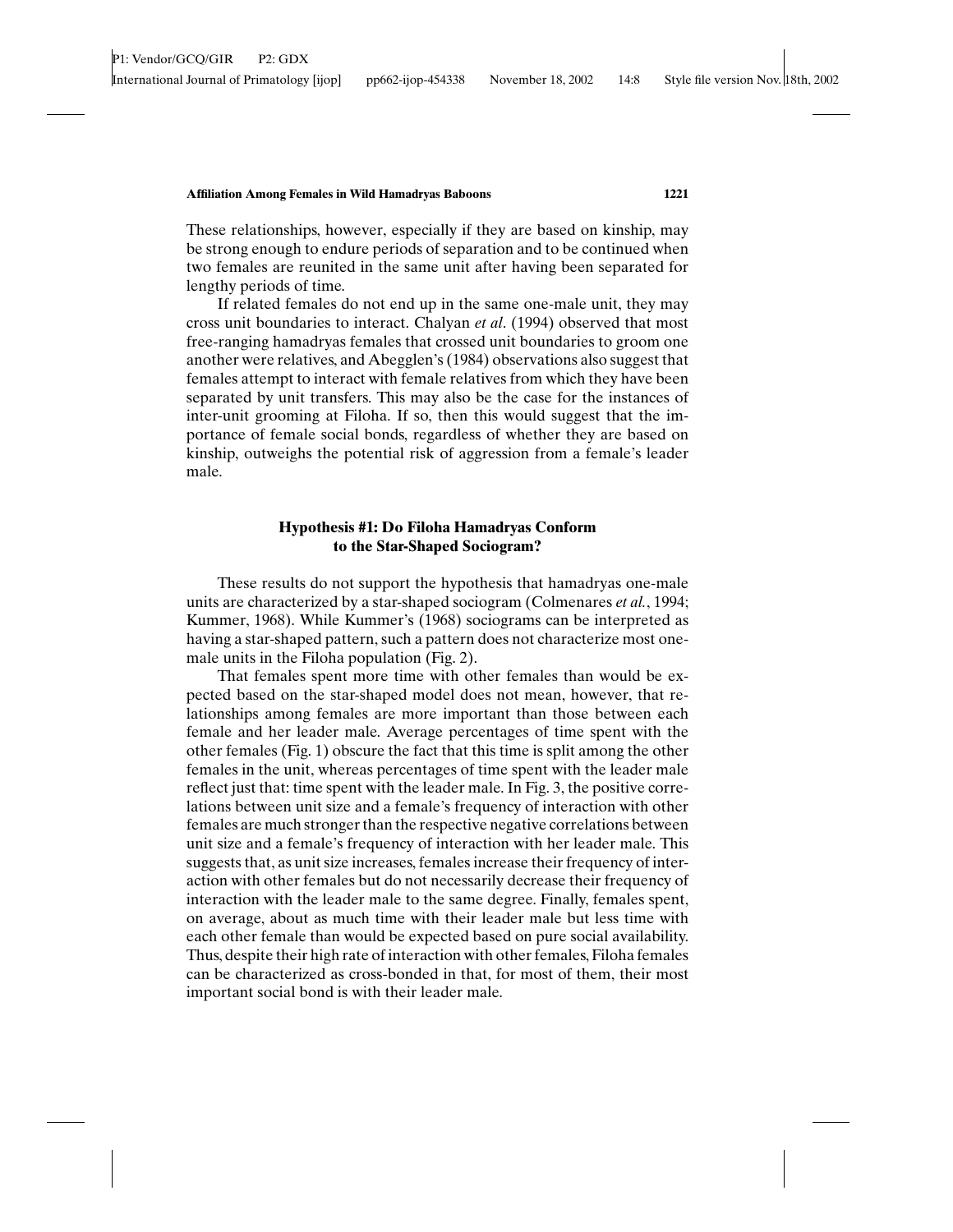## **Hypothesis #2: Do Filoha Hamadryas Conform to the Non-Female-Bonded Model?**

These results provide only partial support for the hypothesis that hamadryas baboons are a non-female-bonded taxon. Models of primate socioecology (Barton *et al.*, 1996; Sterck *et al.*, 1997; van Schaik, 1989; Wrangham, 1980) appear to correctly predict the patterning of agonistic, but not affiliative, relationships among hamadryas females. Consistent with previous reports on wild hamadryas baboons (Kummer, 1968; Sigg, 1980), I found no evidence of contest competition over food or dominance relationships among females. In contrast to previous reports, however, Filoha females interacted with other females at a higher rate than might be predicted by a socioecological model and cannot be accurately characterized as being non-female-bonded.

Byrne *et al.* (1989) and Barton *et al.* (1996) described some populations of chacma baboons as being cross-bonded in addition to (or instead of) being female-bonded. Although hamadryas males are clearly less flexible behaviorally than chacma males, as shown by their behavioral consistency regardless of environment (Kummer and Kurt, 1965), hamadryas females appear to be more flexible behaviorally and more similar to chacma females in that they may be both cross-bonded to their leader males and, to some extent, female-bonded as well. In hamadryas, as in chacma baboons, crossbonding and female-bonding may not be mutually exclusive (Byrne *et al.*, 1989; Henzi *et al.*, 2000; Silk *et al.*, 1999).

## **The Evolution of Female Social Behavior in Hamadryas Baboons**

Genetic evidence suggests that chacma baboons are the evolutionary outgroup to all other baboons (Newman *et al*., unpubl. ms.; Newman and Rogers, 1999). Most, if not all, chacma populations conform generally to Wrangham's (1980) classic model of female-bonding (Byrne *et al.*, 1989; Henzi *et al.*, 2000; Silk *et al.*, 1999). Therefore, it is likely that the common ancestor to all extant baboons was female-bonded, or at least had the flexibility to be female-bonded depending on ecological circumstances. If so, then the multilevel social structure, male philopatry, and suite of traits characteristic of hamadryas baboons are derived in comparison and were probably selected for in response to the arid, semidesert climate and scarcity of food resources in the habitats in which hamadryas evolved (Dunbar, 1988; Jolly, 1963, 1993; Kummer, 1968, 1990, 1995). Barton *et al.* (1996) and Barton (2001) suggested that such a habitat, obviating the need for contest competition over food, would have given females no reason to form strong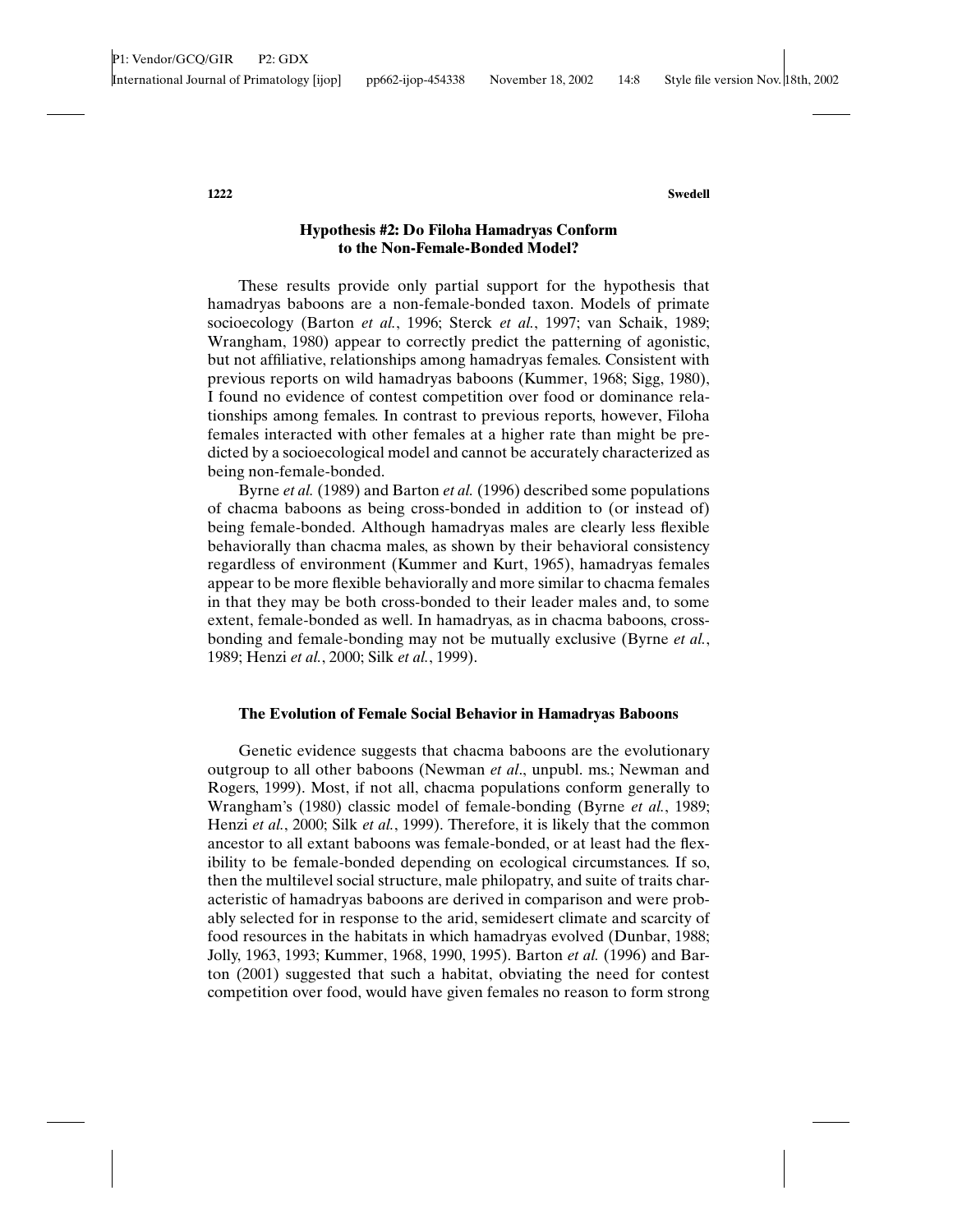and differentiated relationships with one another, leading ultimately to a lack of cohesion among females and a non-female-bonded social organization. Evidence from this study, however, suggests that the motivation and ability of females to form differentiated affiliative relationships with other females was not completely, or perhaps not at all, lost during the evolution of hamadryas baboons from their (presumably) female-bonded ancestors. Abegglen (1984) suggested that a female lineage system still exists in hamadryas baboons but that it has simply been fragmented by the behavior of males, who herd females out of their natal units and break up female kin bonds in the process. While hamadryas males are probably evolutionarily committed to their suite of derived, stereotypical behavioral traits (including herding, formalized notifications, and the motivation to form permanent one-male units), hamadryas females probably still retain the flexibility in social behavior and motivation to form affiliative relationships with other females that likely characterized the ancestral *Papio* baboon (Kummer *et al.*, 1970). Female bonding among hamadryas baboons may simply have been constrained during their evolutionary history by the development of herding behavior and the rigid, male-driven hamadryas social structure. Accordingly, ecological factors may be necessary but not sufficient to produce the apparent weakening of female bonds in hamadryas compared to other baboons, and the hamadryas pattern likely reflects a change in male behavior rather than a change in female behavior during the evolution of hamadryas social organization (Kummer, 1971; Kummer *et al.*, 1970). A female hamadryas baboon may not fully exercise her capacity for choice in unit membership – or may often choose to associate with a particular leader male rather than to remain with her female relatives – because maintaining a strong bond with a protective leader male is likely the main factor contributing to her reproductive success.

## **ACKNOWLEDGMENTS**

This research was supported by the National Science Foundation (SBR-9629658), the Wenner-Gren Foundation for Anthropological Research (6034), the L.S.B. Leakey Foundation, the National Geographic Society, and the New York Consortium in Evolutionary Primatology. I conducted it in affiliation with Columbia University, the New York Consortium in Evolutionary Primatology, the Ethiopian Wildlife Conservation Organization, Addis Ababa University, and the Awash National Park Baboon Research Project, and it would not have been possible without their permission, cooperation, and assistance. For valuable logistical support in the field, I thank Clifford Jolly, Jane Phillips-Conroy, Minda Wordofa, Marta Minda, Kebbede Yibelendes, Balai Chokol, and Kahasai Woldetensay. I am grateful to Marina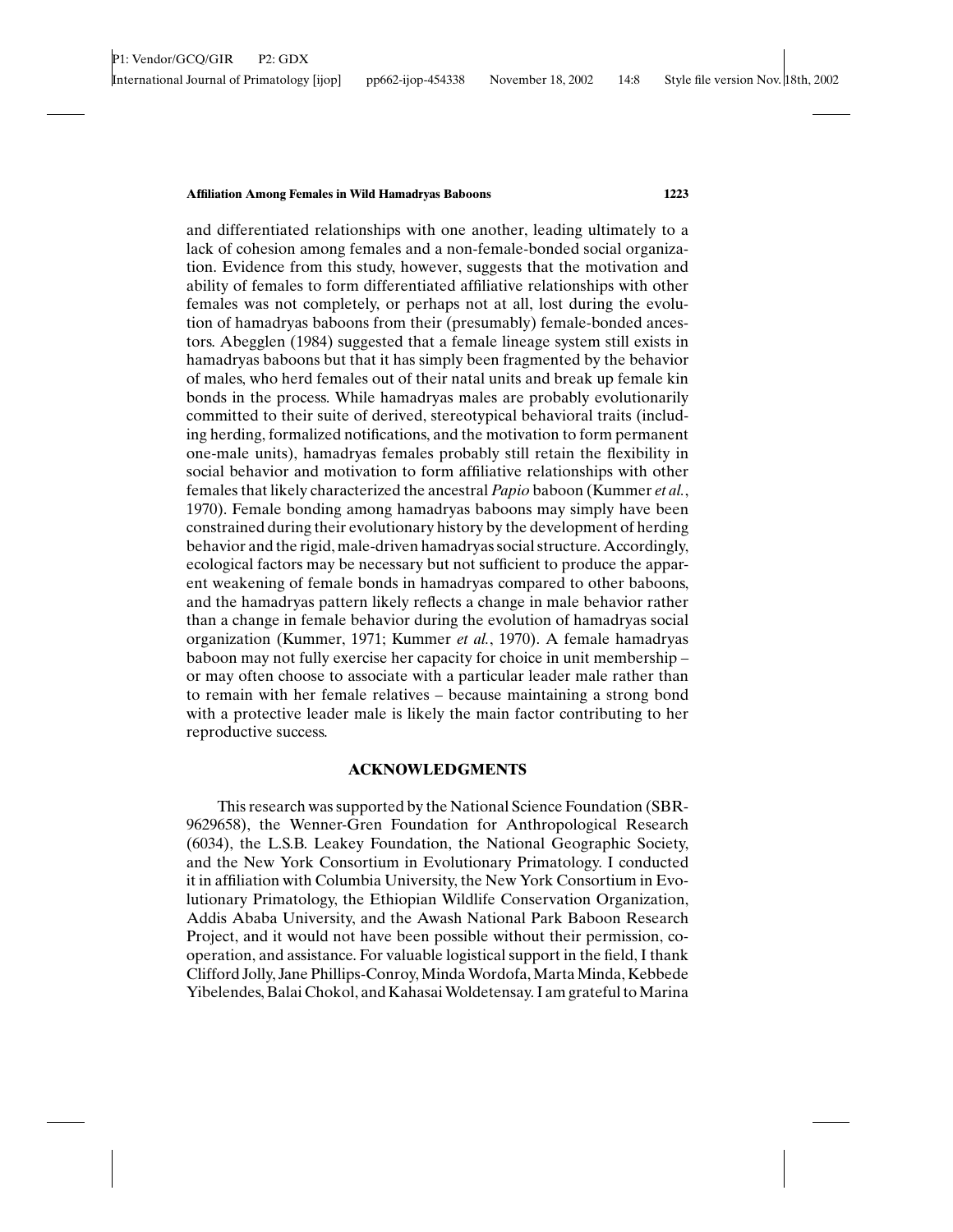Cords, Clifford Jolly, Peter Henzi, Robert Seyfarth, Robin Dunbar, and two anonymous reviewers for valuable comments on the manuscript and to Eric Sargis for invaluable support.

## **REFERENCES**

- Abegglen, J.-J. (1984). *On Socialization in Hamadryas Baboons*, Associated University Presses, London.
- Altmann, J. (1974). Observational study of behavior: Sampling methods. *Behaviour* 49: 227–267.
- Altmann, J. (1980). *Baboon Mothers and Infants*, Harvard University Press, Cambridge, MA.
- Anderson, C. M. (1990). Desert, mountain and savanna baboons: A comparison with special reference to the Suikerbosrand population. In Thiago de Mello, M., Whiten, A., and Byrne, R. W. (eds.), *Baboons: Behaviour and Ecology. Use and Care. Selected Proceedings of the XIIth Congress of the International Primatological Society,* Brasilia, Brazil, pp. 89–103.
- Anderson, J. R., and McGrew, W. C. (1984). Guinea baboons (*Papio papio*) at a sleeping site. *Am. J. Primatol.* 6: 1–14.
- Bachmann, C., and Kummer, H. (1980). Male assessment of female choice in hamadryas baboons. *Behav. Ecol. Sociobiol.* 6: 315–321.
- Barton, R. (2000). Socioecology of baboons: The interaction of male and female strategies. In Kappeler, P. M. (ed.), *Primate Males: Causes and Consequences of Variation in Group Composition*, Cambridge University Press, Cambridge, pp. 97–107.
- Barton, R. A., Byrne, R. W., and Whiten, A. (1996). Ecology, feeding competition and social structure in baboons. *Behav. Ecol. Sociobiol.* 38: 321–329.
- Beyene, S. (1993). Group-fusion and hybridization between anubis and hamadryas baboons at Gola, Ethiopia. *SINET: Ethiop. J. Sci.* 16: 61–70.
- Boese, G. K. (1975). Social behavior and ecological considerations of West African baboons (*Papio papio*). In Tuttle, R. H. (ed.), *Socioecology and Psychology of Primates,* Mouton, The Hague, pp. 205–230.
- Byrne, R. W. (1981). Uses of long-range calls during ranging by guinea baboons. In Chiarelli, A. B., and Corruccini, R. S. (eds.), *Primate Behavior and Sociobiology,* Springer, Berlin, pp. 104–109.
- Byrne, R. W., Whiten, A., and Henzi, S. P. (1989). Social relationships of mountain baboons: Leadership and affiliation in a nonfemale-bonded monkey. *Am. J. Primatol.* 18: 191–207.
- Chalyan, V. G., Lapin, B. A., and Meishvili, N. V. (1994). Kinship and troop structure formation in baboon in Gumista Reserve. *Congr. Int. Primatol. Soc.* 15: 238.
- Chalyan, V. G., Meishvili, N. V., and Dathe, R. (1991). Dominance rank and reproduction in female hamadryas baboons. *Primate Rep.* 29: 35–40.
- Coelho, A. M., Jr., Turner, S. A., and Bramblett, C. A. (1983). Allogrooming and social status: An assessment of the contributions of female behavior to the social organization of hamadryas baboons (*Papio hamadryas*). *Primates* 24: 184–197.
- Colmenares, F., Lozano, M. G., and Torres, P. (1994). Harem social structure in a multiharem colony of baboons (*Papio* spp.): A test of the hypothesis of the "star-shaped" sociogram. In Roeder, J. J. (ed.), *Current Primatology, Vol. II: Social Development, Learning & Behavior,* Université Louis Pasteur, Strasbourg, pp. 93-101.

Cords, M. (1993). On operationally defining reconciliation. *Am. J. Primatol.* 29: 255–267.

- Cords, M. (1997). Friendships, alliances, reciprocity and repair. In Whiten, A., and Byrne, R. W. (eds.), *Machiavellian Intelligence II: Extensions and Evaluations,* Cambridge University Press, Cambridge, pp. 24–49.
- Dunbar, R. I. M. (1983). Relationships and social structure in gelada and hamadryas baboons. In Hinde, R. A. (ed.), *Primate Social Relationships: An Integrated Approach,* Sinauer Associates, Sunderland, MA, pp. 299–307.
- Dunbar, R. I. M. (1988). *Primate Social Systems*, Cornell University Press, Ithaca, NY.
- Dunbar, R. I. M., and Nathan, M. F. (1972). Social organization of the guinea baboon, *Papio papio*. *Folia Primatol.* 17: 321–334.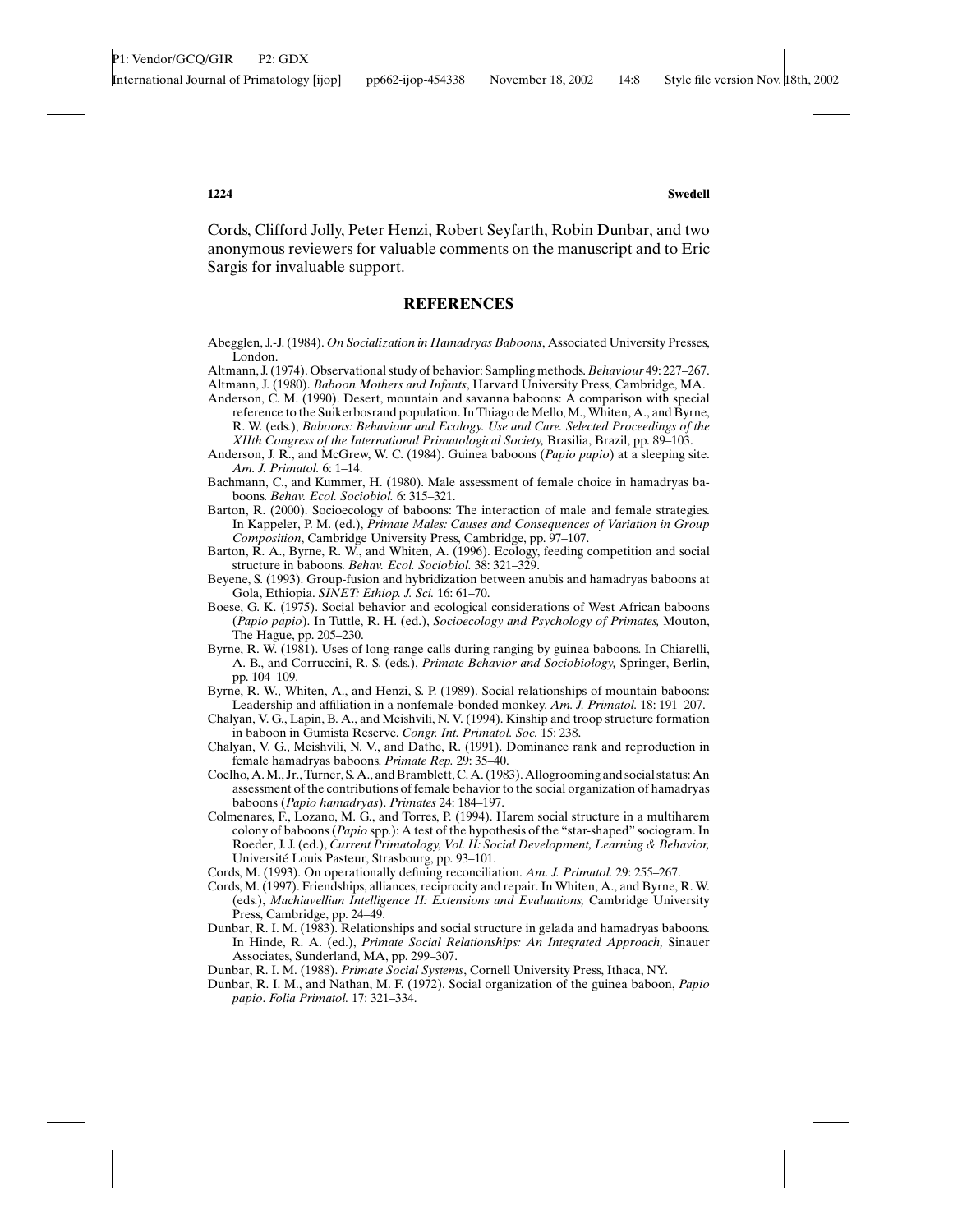- Gore, M. A. (1991). A comparative study of the relationships and behaviours in a female and a non-female bonded social system. In Ehara, A., Kimura, T., Takenaka, O., and Iwamoto, M. (eds.), *Primatology Today: Proceedings of the XIIIth Congress of the International Primatological Society*, Nagoya and Kyoto, 1990, Elsevier, Amsterdam, pp. 189–192.
- Gore, M. A. (1994). Dyadic and triadic aggression and assertiveness in adult female rhesus monkeys, *Macaca mulatta*, and hamadryas baboons, *Papio hamadryas*. *Anim. Behav.* 48: 385–392.
- Gouzoules, S., and Gouzoules, H. (1987). Kinship. In Smuts, B. B., Cheney, D. L., Seyfarth, R. M., Wrangham, R. W., and Struhsaker, T. T. (eds.), *Primate Societies,* University of Chicago Press, Chicago, pp. 299–305.
- Hamilton, W. J., III and Bulger, J. (1992). Facultative expression of behavioral differences between one-male and multimale savanna baboon groups. *Am. J. Primatol.* 28: 61–71.
- Henzi, S. P., Lycett, J. E., and Weingrill, T. (1997). Cohort size and the allocation of social effort by female mountain baboons. *Anim. Behav.* 54: 1235–1243.
- Henzi, S. P., Lycett, J. E., Weingrill, A., and Piper, S. E. (2000). Social bonds and the coherence of mountain baboon troops. *Behaviour* 137: 663–680.
- Isbell, L. A. (1991). Contest and scramble competition: Patterns of female aggression and ranging behavior among primates. *Behav. Ecol.* 2: 143–155.
- Jolly, C. J. (1963). A suggested case of evolution by sexual selection in primates. *Man* 222: 177–178.
- Jolly, C. J. (1993). Species, subspecies, and baboon systematics. In Kimbel, W. H., and Martin, L. B. (eds.), *Species, species concepts, and primate evolution*, Plenum Press, New York, pp. 67–107.
- Kummer, H. (1968). *Social Organization of Hamadryas Baboons: A Field Study*, University of Chicago Press, Chicago.
- Kummer, H. (1971). Immediate causes of primate social structures. In *Proceedings of the 3rd International Congress in Primatology*, Zurich, 1970, pp. 1–11.
- Kummer, H. (1990). The social system of hamadryas baboons and its presumable evolution. In Thiago de Mello, M., Whiten, A., and Byrne, R. W. (eds.), *Baboons: Behaviour and Ecology. Use and Care. Selected Proceedings of the XIIth Congress of the International Primatological Society*, Brasilia, Brazil, pp. 43–60.

Kummer, H. (1995). *In Quest of the Sacred Baboon*, Princeton University Press, Princeton, NJ.

- Kummer, H., Goetz, W., and Angst, W. (1970). Cross-species modifications of social behavior in baboons. In Napier, J. R., and Napier, P. H. (eds.), *Old World Monkeys: Evolution, Systematics, and Behavior*, Academic Press, New York, pp. 351– 363.
- Kummer, H., and Kurt, F. (1965). A comparison of social behavior in captive and wild hamadryas baboons. In Vagtborg, H. (ed.), *The Baboon in Medical Research: Proceedings of the First International Symposium on the Baboon and Its Use as an Experimental Animal,* University of Texas Press, Austin, TX, pp. 65–80.
- Leinfelder, I., de Vries, H., Deleu, R., and Nelissen, M. (2001). Rank and grooming reciprocity among females in a mixed-sex group of captive hamadryas baboons. *Am. J. Primatol.* 55: 25–42.
- Melnick, D. J., and Pearl, M. C. (1987). Cercopithecines in multimale groups: Genetic diversity and population structure. In Smuts, B. B., Cheney, D. L., Seyfarth, R. M., Wrangham, R. W., and Struhsaker, T. T. (eds.), *Primate Societies*, University of Chicago Press, Chicago, pp. 121–134.
- Nagel, U. (1971). Social organization in a baboon hybrid zone. In *Proceedings of the Third International Congress of Primatology*, Zurich, pp. 48–57.
- Newman, T. K., Jolly, C. J., and Rogers, J. Mitochondrial Phylogeny and Systematics of Baboons. *Am. J. Phys. Anthropol.* (in review).
- Newman, T. K., and Rogers, J. (1999). The evolution of social organization in baboons (*Papio hamadryas*): A phylogeographic perspective. *Am. J. Primatol.* 49: 82.
- Nystrom, P. D. A. (1992). *Mating Success of Hamadryas, Anubis and Hybrid Male Baboons in a Mixed Social Group in the Awash National Park, Ethiopia*, PhD Dissertation, Washington University, St. Louis, MO.